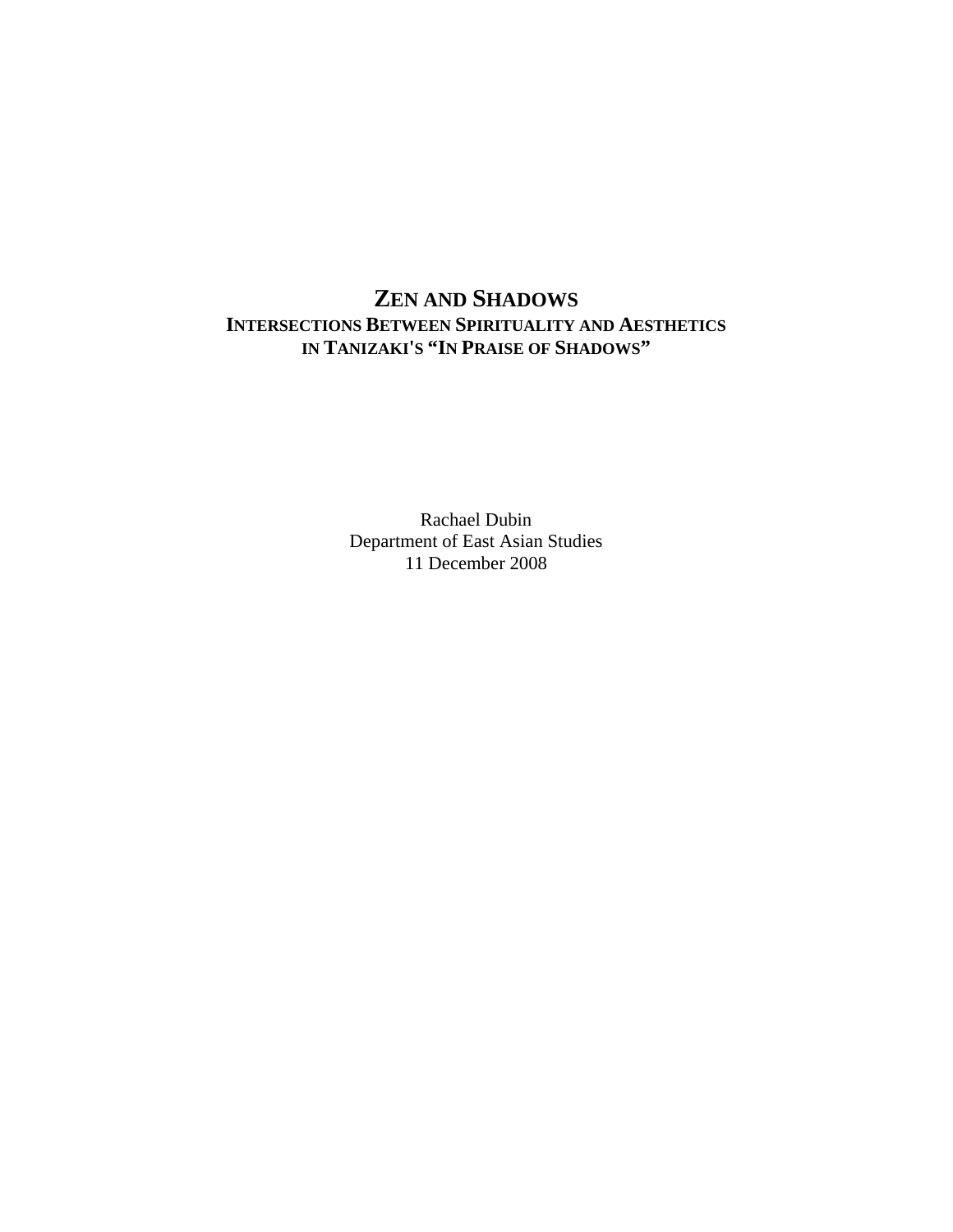#### **INTRODUCTION**

One's spiritual viewpoint leads them to a particular understanding of the way that the world seems to function. An affinity towards experiencing that world in a particular way comes with this understanding. To pursue the aesthetically pleasing and to impart beauty on one's surroundings is to shape one's preference as to how to experience the physical world. Aesthetics can be understood as intimately linked with spirituality, and the appreciation of beauty can be seen as a spiritual experience.

A number of factors influence the way that we perceive our surroundings. On the most basic physical level we take in information through our outward senses, discerning color, sound, and shape to determine the identity of an object. The information gathered at this stage is considered largely objective. When it is sent to our brains for further evaluation, however, certain idiosyncrasies come into play. How does one determine whether or not an object is aesthetically pleasing, or beautiful? The many lenses established by personal experience and culture play a role in this evaluation. An aesthetic property such as beauty is subject to a great deal of interpretation and opinion. Its definition is influenced by established modes of thought; from personal preferences that differ between individuals to cultural norms governed by society, exposure to media, and values about the way that the world works.

In his "Reading Against Culture," David Pollack defines an aesthetic object as "an emblem of a group's sense of itself in the world which summarizes the story of its relations with those others against whom the group defines itself" (Pollack 94). A cultural group generates this sense through many methods, all of which come into play in building this concept of aestheticism so important to the formation of an ideal image of the world. The construct of spirituality exists as a combination of internalized values and beliefs garnered from society. The

1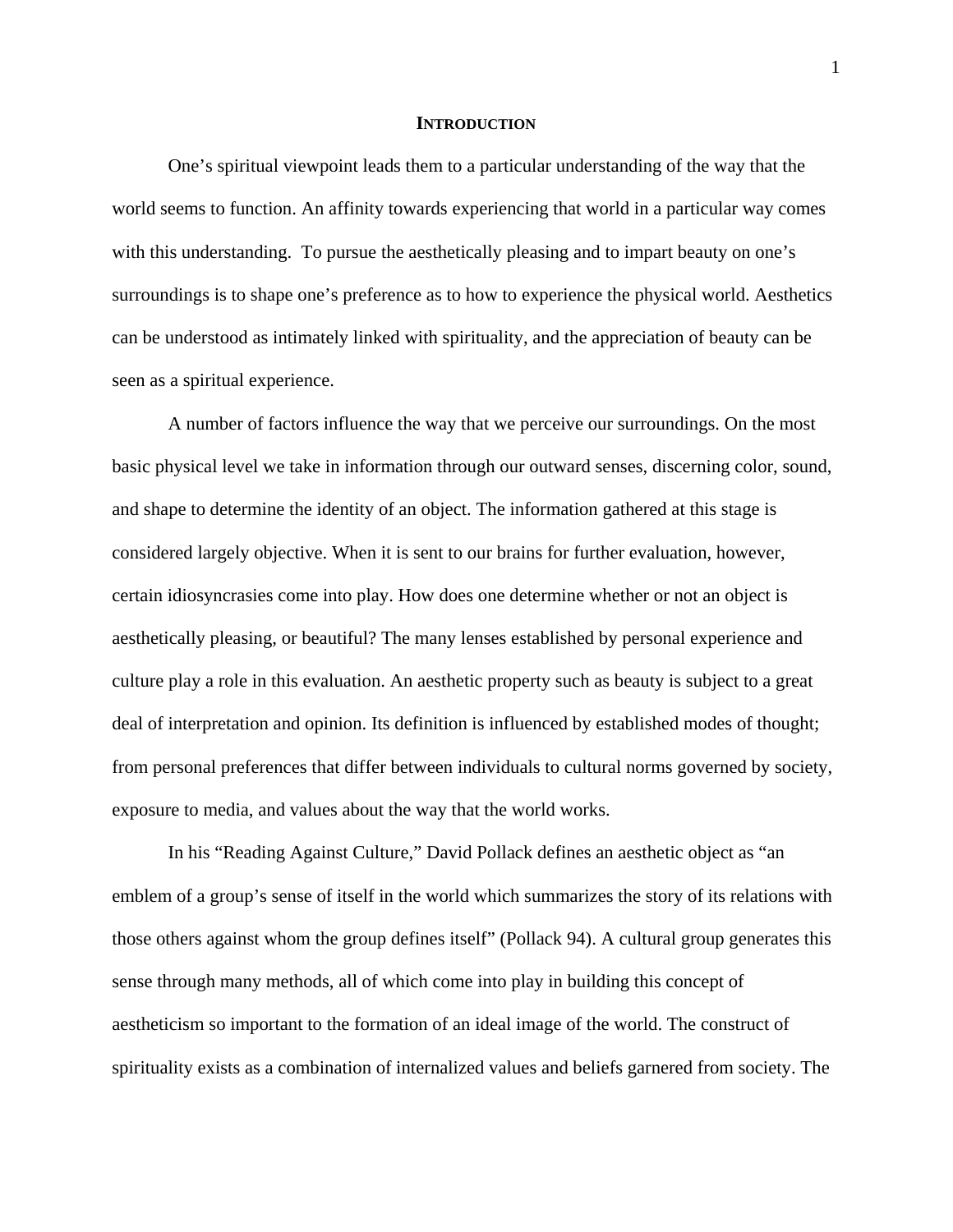culturally influenced religious beliefs and practices of a collection of individuals play a role in establishing a societal norm of aesthetics. It is also important to note that although this aesthetic is influenced by spirituality, its effect is not confined to religious individuals in a society. Instead, the effect described is one of culture, in which spirituality plays a part in defining a background of principles which then have an effect on aesthetic values.

The goal of this paper is to explore the ways in which such aesthetic values can develop out of a set of spiritual concepts. Zen Buddhism in Japan will serve as a particular example of this phenomenon. The choice of Zen as a spiritual path through which to explore this theory is not an accidental one. Numerous aesthetic ideals can be derived from the philosophy of Zen. Zen also is unique in certain ways when compared to other religious traditions. The spiritual path's central values are philosophies of life and the nature of the world. This contrasts with many other religious traditions, rife with precise rituals and elaborate ceremonies. An aesthetic mindset can be deduced straightforwardly by examining this set of philosophies because they, rather than formal procedures, are the elements at the Zen tradition's forefront.

The essay "In Praise of Shadows" by Japanese novelist Junichiro Tanizaki argues the presence of a culturally based aesthetic in Japan. Tanizaki explores this aesthetic by way of a series of anecdotes from his experiences in Japan and from experiences of friends in Western cities. Through these anecdotes he discusses works of art and architecture, foods, and traditions. Based on his experiences he has come to the conclusion that there is a fundamental difference in the way that the Japanese as a people perceive beauty and aesthetic appeal as compared to the ways those in the West construe these ideas.

By deriving aesthetic principles from the philosophies of Zen and finding the ways in which they manifest in Tanizaki's piece, I will be able to pinpoint the spiritual influences acting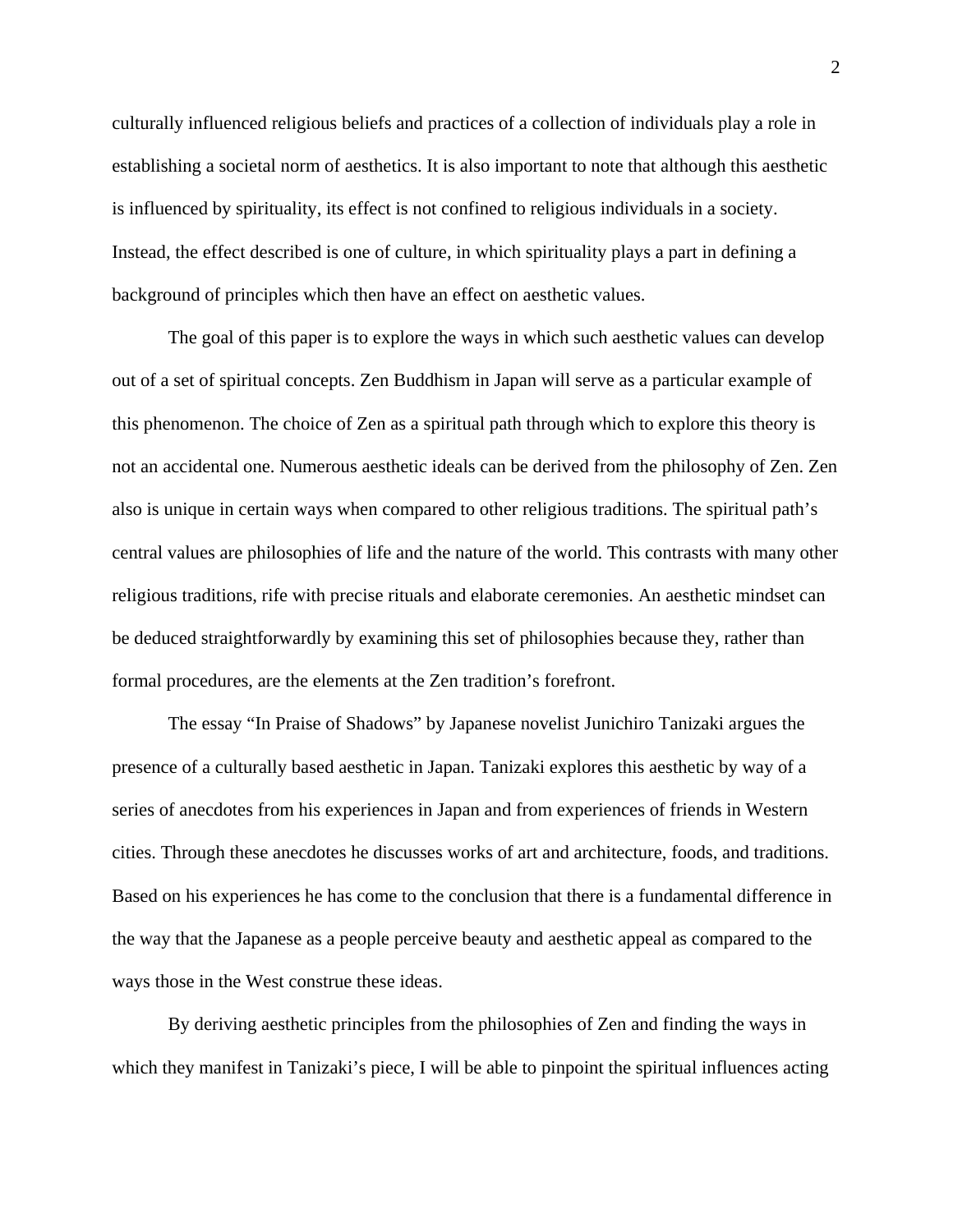upon this cultural aesthetic. Through these influences, I will explore the intersection between spiritual ideals and aesthetic ones.

## **ZEN AND ART**

In order to examine Tanizaki's "In Praise of Shadows" through the lens of Zen Buddhism we must first establish a background in Zen philosophy itself and its applications in the formation of an aesthetic. By taking apart some of the attributes that comprise Zen we will be able to discern the ways in which its philosophies create an ideal image of the aesthetic world. With these tools in hand we will then be able to analyze Tanizaki's work and determine where Zen ideals manifest in his portrayal of the Japanese aesthetic.

To examine Buddhism in its full breadth or even Zen in particular would be far outside the scope of this paper. Instead, this section will focus particularly on certain key aspects of the philosophy. We can infer a set of aesthetic ideals appropriate for a Zen mode of thought from these aspects. These are the ideals that will then be applied to the concepts of beauty and art in Tanizaki's piece. Some of these points are ways in which Zen differs from other schools of Buddhism, and others are details of Buddhist philosophy that remain integral to the Zen mode of thought.

Buddhism depicts the world's true nature as one of interconnectivity, or co-arising. We consider the people and objects that we come into contact with based on identities, creating a list of qualities to define what we are and are not. Defining myself as a student examining the connection between spirituality and aesthetics, for instance, instantly cuts me off from those who are not students examining the connection between spirituality and aesthetics. Although this is a simple example, it gets to the heart of the concern, that this separation is what causes suffering in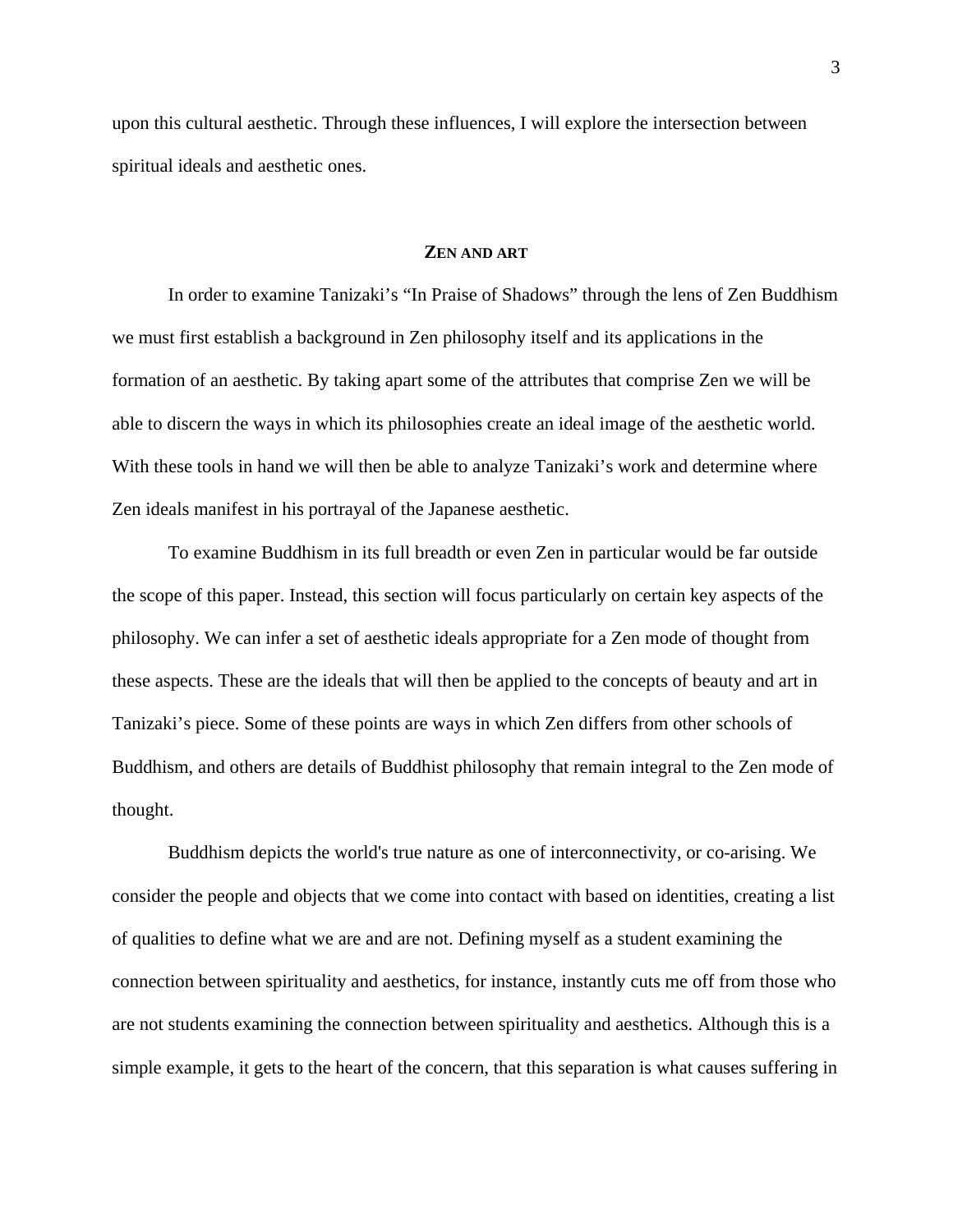the world. According to Buddhist thought, in actuality these identities are false, and once we are able to establish that truth we will be able to recognize that all of existence is in fact interconnected. It is a belief system that holds the dissolution of the preconceived notions of self as separate from all being as one of its highest philosophical goals.

As all beings and aspects of existence are non-separate, the propensity for enlightenment is within all people and in that way all people are Buddha already. "One of the most important doctrines of Zen Buddhism is its thoroughgoing egalitarianism concerning the Buddha nature (understood roughly as the ultimate reality), which makes no value discrimination between various objects and activities" (Saito 381). This differs from a typical or non-Zen way of perceiving the world. Ordinarily, one takes in their environment from their own viewpoint with little consideration about the consequences of or meaning behind this action. In fact, however, the privilege one grants to this singular perspective is merely an artifact of the perceptual system and has little basis in truth. A person locked into their own viewpoint in this way would tend to have appreciation mainly for things that are optimally useful to them, things that achieve the human model of flawlessness, things that are whole and functional, symmetrical and complete. Such an aesthetic position exacts a perfecting influence on the world and would tend towards the desire to embellish or mend; to consciously work on a piece until it reaches this imagined ideal point.

Someone of the Zen mindset, however, would be struck by the beauty of an object without finding the need to polish it out themselves, instead appreciating the ways in which the world has already exacted its influence upon it. Such an appreciation for objects in their natural state is one integral aspect of Zen aesthetics.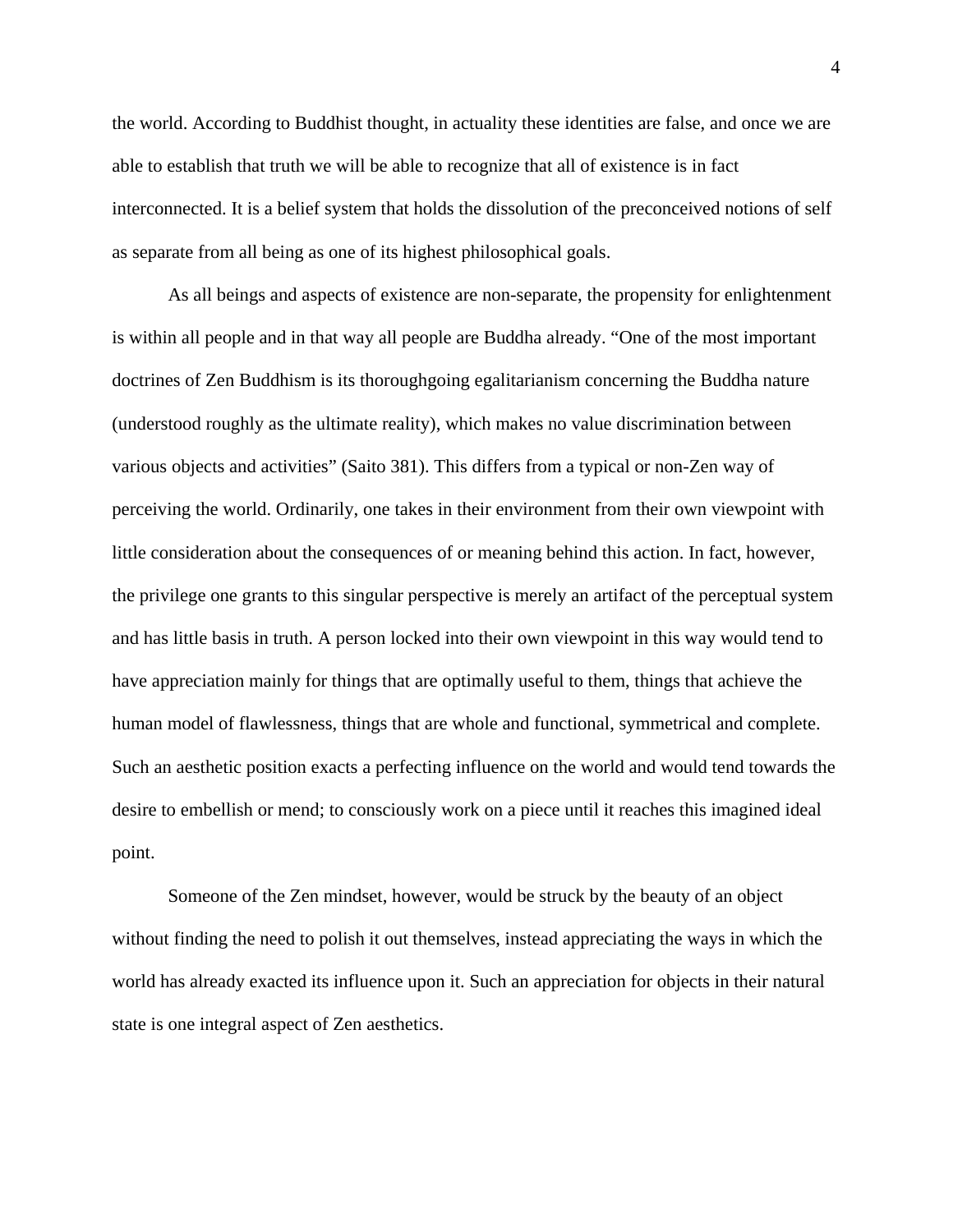When we subtract these sets of identities away, the illusory boundaries between self and others are dissolved. The core of existence is revealed to be nonexistence, the "essence" of all things non-essence or nothingness. The recognition and acceptance of the truth of this nothingness is essential to the ability to attain enlightenment. If recognition of the empty nature of all things is a principle tenet of Zen, this view must have some effect on the ways in which practitioners of Zen perceive the word around them. Certain aesthetic qualities would be found appealing to someone who is striving to embrace emptiness. Clutter and embellishments would be less attractive to a person who sees the void as ideal. Instead, a Zen mode of thought would lead to the appreciation of empty spaces and simplicity. It follows that another aspect of the Zen aesthetic may find beauty in unfilled space.

Transience is an element that plays a dual role in Zen aesthetic ideals. First, it is important to remember that since all things are at their core equal in their nothingness, the passage of time, while appearing to enact change upon objects, in fact has no effect on this nature. Zen holds that through physical changes an object's true nature as nothingness remains unaffected. Because of this, in spite of any decay or effects of aging, an object will remain at its core the same, and thus an aged object will be considered equally useful and have equal potential for beauty as a new one. "The aesthetically worthwhile objects and activities are not limited to what is normally considered to be noble and elegant" (Saito, 382). Since all things are inherently equal, the effects of time or damage do not belittle a piece in the eyes of Zen.

Objects depicting the effects of transience also provide a plainly evident display of the Zen principle that possessions are fleeting in nature. Because of this, not only are aged objects considered on equal footing as new ones, they can in fact be seen as more desirable. The concept of transience plays a role in the Zen aspiration to cut ties with possessions and to recognize that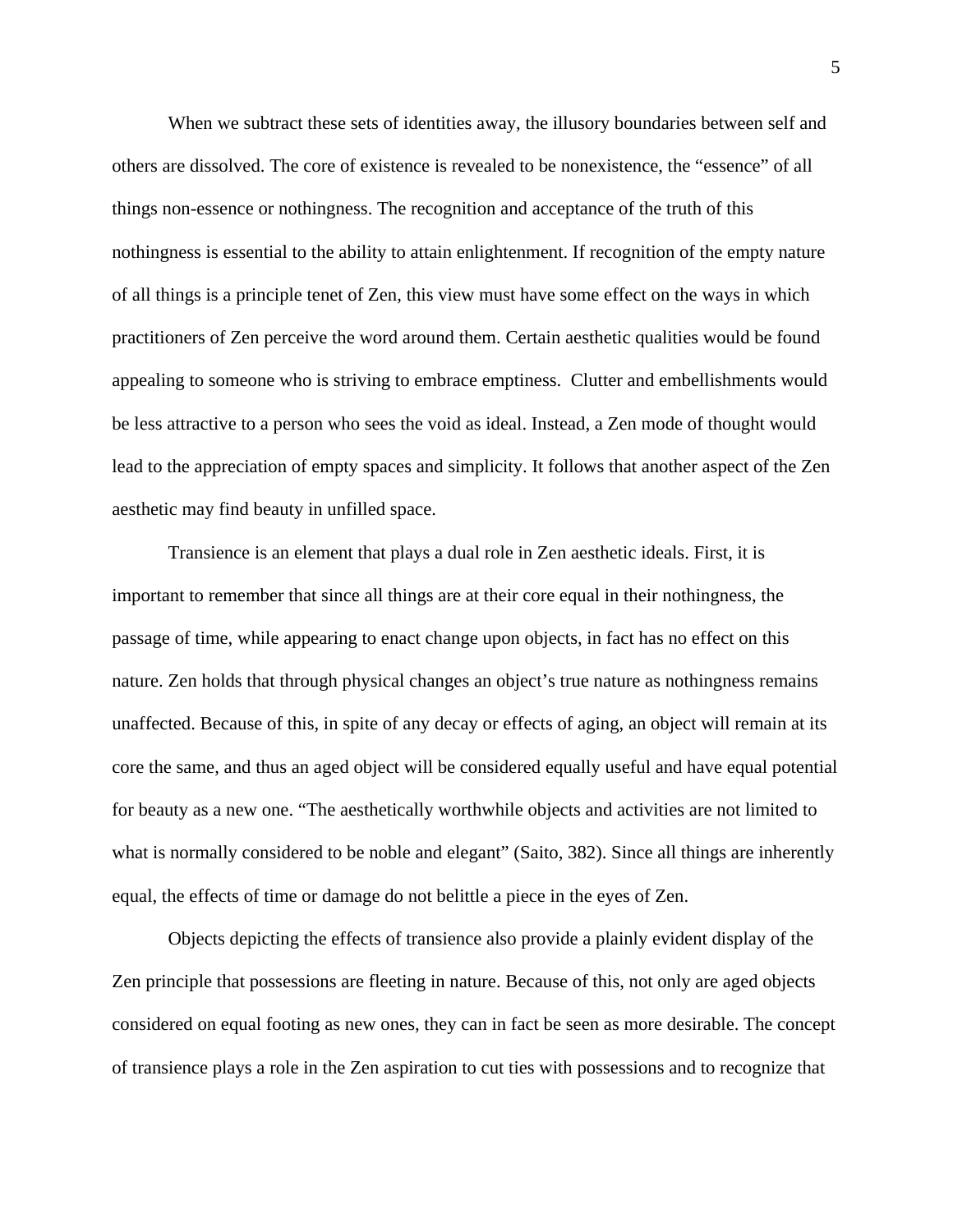things, both ideas and objects, are not actually ours to hold. As time enacts its effects on people and possessions this truth becomes more and more apparent; all things decay and fall out of the physical space. If one tries to cling to such possessions one will always be met with sorrow. As their familiar physical manifestations are impossible to grasp, they cannot be owned in any true way. If one becomes enamored with a leaf on a tree in the summer, brilliant green and full of life, and wishes to hold that image of the leaf forever, one will be disappointed. With the coming of autumn, the leaf will change in color, and in the winter it will fall. The material of the leaf will soon decay and turn to dust. Representations of transience have an important part in the Zen mode of thought. An example such as this serves as a stark reminder that the substance of things is no-substance, there is no lasting truth in the physical nature of individual objects. Because of this, portrayals of transience such as fading, aging, decay, or brokenness play a role in the aesthetic of Zen.

Aesthetic principles can also be drawn from the method of reaching the acceptance of these tenets of Zen philosophy. While some schools of Buddhism place a great deal of importance on examining and meditating on scriptures, Zen claims that enlightenment cannot be achieved solely by following an established prescribed sequence of actions. Although a master in a Zen monastery passes down methods and teachings to his students, no person will reach enlightenment by attending solely to such outwardly gained ideals. In essence, the teaching of Zen presents a paradox, for it can only provide some measure of the means but can never bring to fruition the end (enlightenment) in its own right. There is no one route, no linear path to bring about this goal. A student attempting to achieve enlightenment by sticking his head in a book of scriptures would be akin to someone looking at a finger that was pointing to the moon. Moving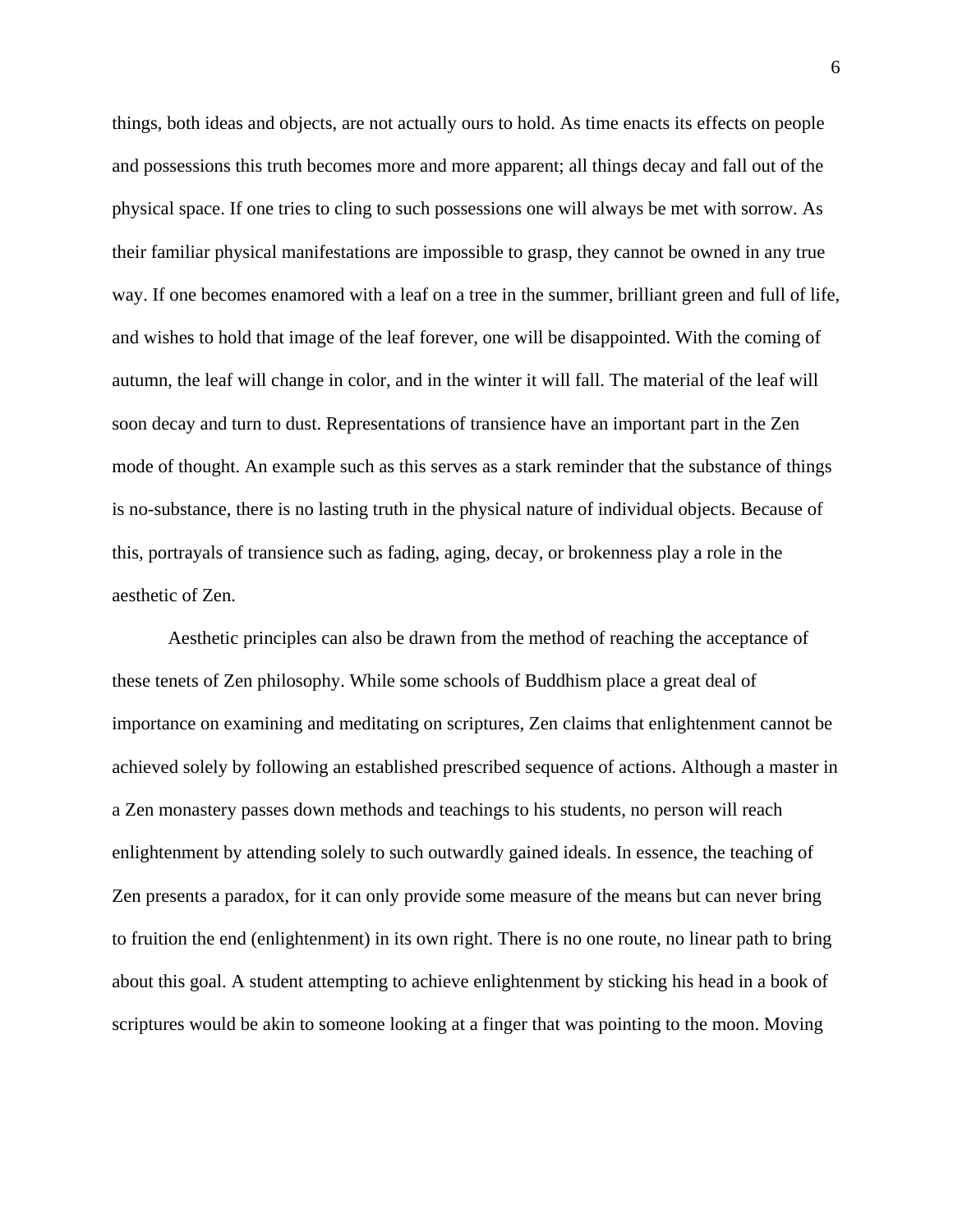one's eyes the final inch to gaze upon the moon itself or delving deeply into one's own self in meditation is that ultimate step which is dependent only on the self.

Indifference towards established iconography, traditional symbols, and stylistic methods is one aesthetic principle drawn from this set of values. While Zen aesthetic works may utilize any of these methods, none of them are integral to defining the aesthetic. Instead of dependence on pre-ordained techniques, what defines the aesthetically pleasing is a work's ability to evoke a meditative mindset on principles such as the appreciation of nature, emptiness or non-essence, and transience. Although Zen artworks may contain representational forms, or be carried out in particular styles, none of these attributes are what define the aesthetic itself. Outward influences in the way of ideological imports from external cultures are seen as extraneous at best. Attempting to adhere to an externally imposed style at the detriment of internally understood principles would go against this aesthetic.

These Zen spiritual notions are not merely philosophies to be pondered over, they are meant to affect one's method of taking in the world. Because of this, aesthetic tendencies can be drawn forth from them. Zen differs from other schools of Buddhism in the importance it places on personal introspection over use of scriptures and external teachings as a necessity for enlightenment. This conception would lead to an internally based aesthetic with an indifference or distaste towards externally established symbology, icons, or stylistic methods. Zen does not make value distinctions; in the eyes of Zen, all is non-separate in nature. This renders unnecessary the human tendency to exact a perfecting influence, as all things are by essence one and the same. Aesthetically this would lead to an appreciation of things in their natural state, undermining the need to alter or adorn. This sameness stems from the Zen precept that at its core all in existence is nonentity, nothingness. Because of this, simplicity and empty space in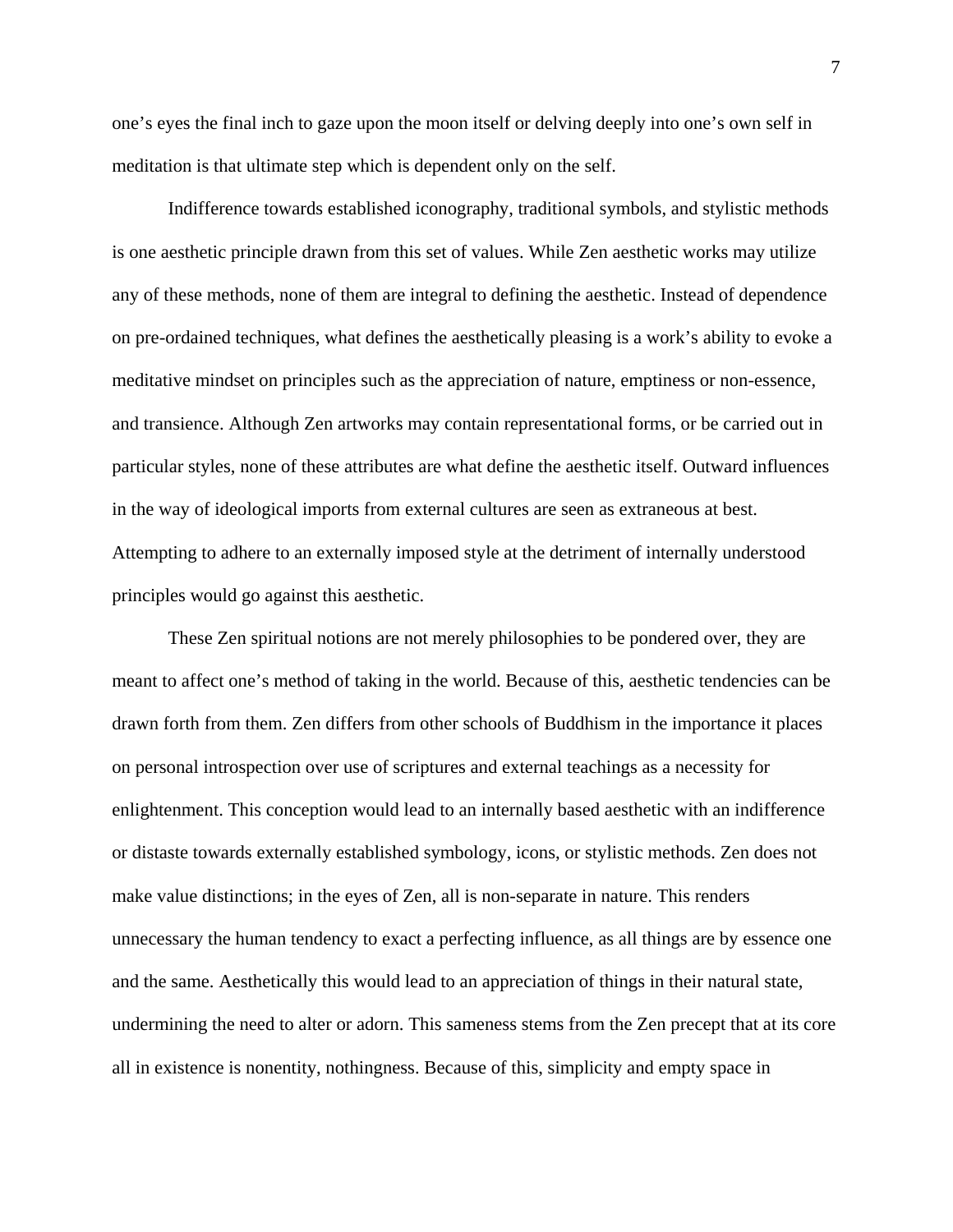particular will be seen as pleasing to the Zen aesthetic. Finally, transience is a part of Zen thought in two central ways, both of which have aesthetic consequences. The fact that all things are equal in their non-essence means that the changes that are enacted upon a person or object as a result of time have no true effect on them by nature. In this way, a shimmering new object and a tarnished old one must be viewed as equally perfect, as they are of the same material. Additionally, transience provides a very apparent reminder of the unreliability of existence and the contradictory nature of possessions.

"In Praise of Shadows" contains numerous references to these four principles of reverence towards nature, emptiness, transience, and nonadherence to externally established styles. Throughout his work, Tanizaki stresses that the aesthetic ideals he identifies are elemental aspects of the Japanese mode of thought. However, he fails to qualify what aspect or aspects of Japanese culture lead to the development of this set of ideals. This thesis will demonstrate the prevalence of these Zen principle based aesthetic qualities in the piece, which suggests a connection between the Zen mode of thought and the set of aesthetics Tanizaki defines as integral to the Japanese culture.

## **JUNICHIRO TANIZAKI**

I must preface my analysis of Junichiro Tanizaki's essay "In Praise of Shadows" with some measure of introduction of the author himself. Although my focus is on the ways in which spirituality leads to aesthetic ideals, an individual author has a nexus of forces working upon him at all times, and at the very least aspects of this background must be acknowledged as another possible point of influence.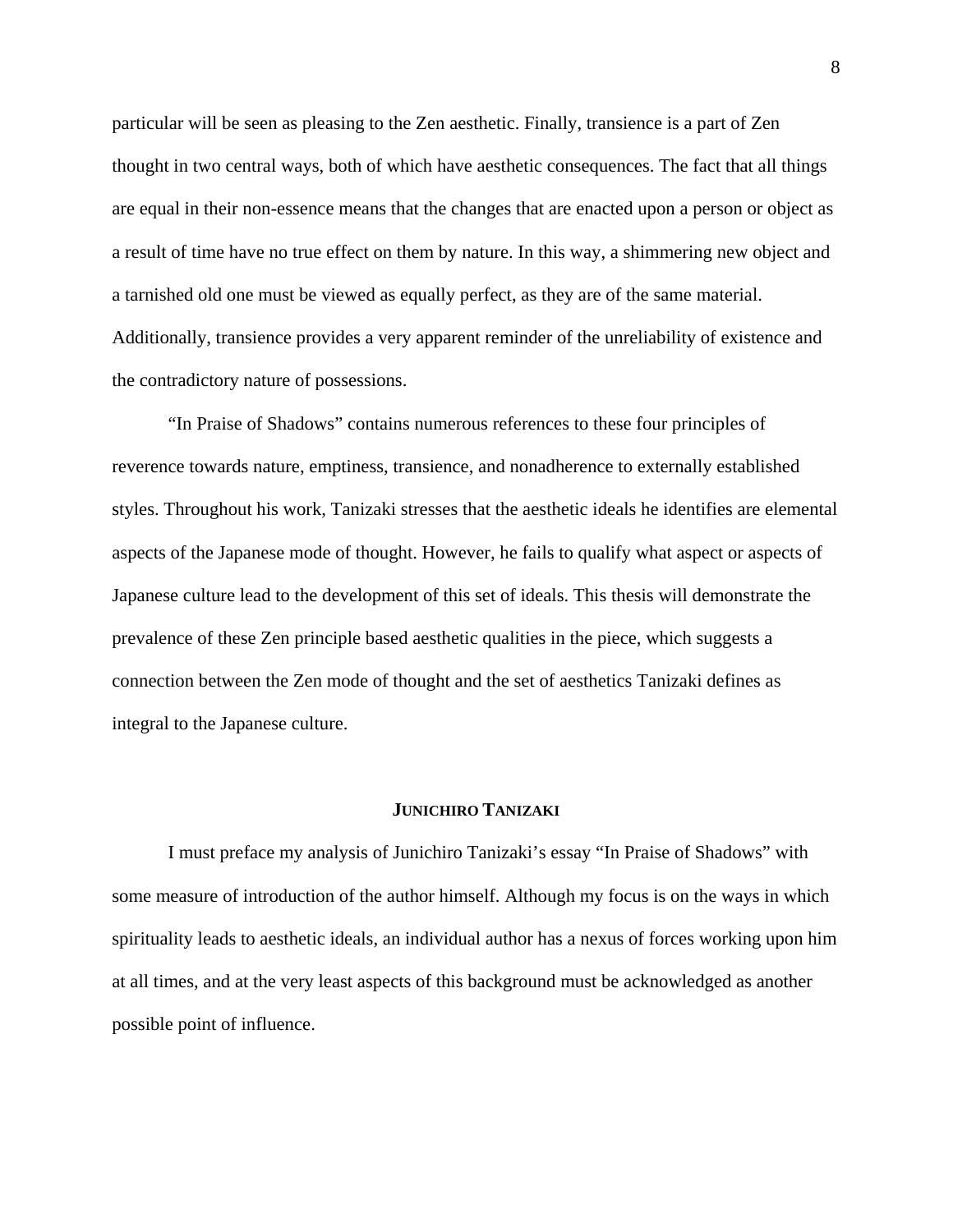Junichiro Tanizaki was born in 1886 in Nihonbashi in Tokyo to a merchant class family. His grandfather had businesses in printing as well as lamp lighting, both of which he passed down to Junichiro's father. Although the lamp lighting firm proved to be too much for his father, who suffered from ill health, they retained the printing business for some time. In his autobiography, "Childhood Years," Tanizaki muses as to whether some measure of his desire to become a novelist stemmed from these early days around the printing presses. The family did suffer from financial difficulties, however, and Tanizaki's spoiled childhood did not lend itself well to preparing him for the economic hardships his family faced later in life.

Tanizaki was exceptionally close to his mother. He found her to be an outstandingly beautiful woman, and his writing is filled with references to her, some more Oedipal than others. The infusion of these and other perverse themes are one reason that Tanizaki is a controversial author even in Japan. "In a culture as meticulous in its definitions of acceptable social behavior as uncomfortable with deviations as Japan's, the extremes that take center stage in Tanizaki's writings are bound to raise eyebrows and blood pressure levels" (Gessel, 69).

Although the sexuality imbued in many of Tanizaki's references to mother is undeniable, she also forms the center of a nexus of nostalgic longing that permeates Tanizaki's works. "Much of the 'tradition' in Tanizaki's works is closely linked to the author's nostalgic memories of early childhood…Every writer indulges on occasion in sentiment; Tanizaki, however, made a career of it" (Fowler, 479). "In Praise of Shadows" is no exception to this rule. Tanizaki's perpetual yearning for days past has a great deal of influence on "In Praise of Shadows," which presents the Japan of ancient times as compared to the changing Japan of today as one of its main dichotomies. He looks longingly upon a past Japan with minimal outside influence and makes great criticisms toward the intrusion of Western stylistic methods in Japan.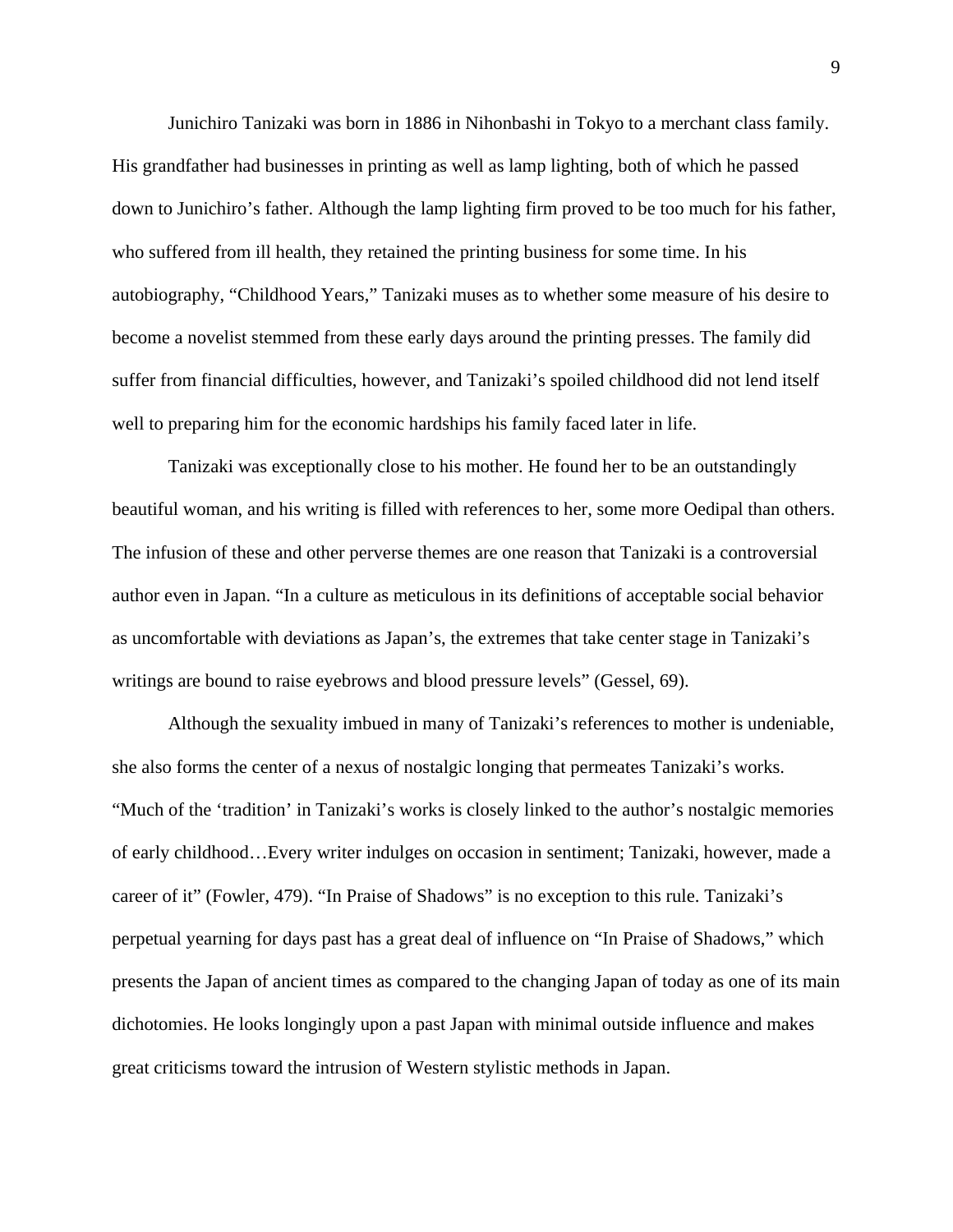Apart from his childhood beside the printing press, other experiences in Tanizaki's early life built his interest in the arts and provided material for his later study of aesthetics. In his autobiography "Childhood Years," Tanizaki speaks at length about his experiences at traditional Japanese theater performances. His time spent at the theater was one of the things that led him to an appreciation of beauty and, as he discusses within "In Praise of Shadows," also showed him how setting and circumstance can hold a great effect on the appearance of things As he saw men take stage and transform into women with femininity rivaling any female he encountered in the real world, he would remain struck by this strange effect of appearances, how setting could transform "the hands of the man on the stage [into something] indescribably beautiful, while those on [his] knees were but ordinary hands" (Tanizaki, 25).

Although spiritual themes can be found in his works, Tanizaki himself was not a particularly religious man. Few references to religious practices can be found in his autobiography, and these events mainly serve as a backdrop for incidents that drew his greater attention. This fact makes Tanizaki's work ideal for this study. If he was a deeply spiritual person who consistently wrote pieces with religious themes, the presence of aspects of spirituality in his work would say little about the intersection between spirituality and the aesthetic. Instead, Tanizaki is an example of a person who was infused with spirituality by way of his cultural environment; rather than actively pursuing religious modes of thought his personal mode of thought has a strand of the spiritual woven in through the deeper level of his unconscious.

This thesis uses a translated version of "In Praise of Shadows" as its primary source and, as such, my discussions center around the English version of the text. However, at this point I must also acknowledge certain discrepancies that exist between the two versions. Tanizaki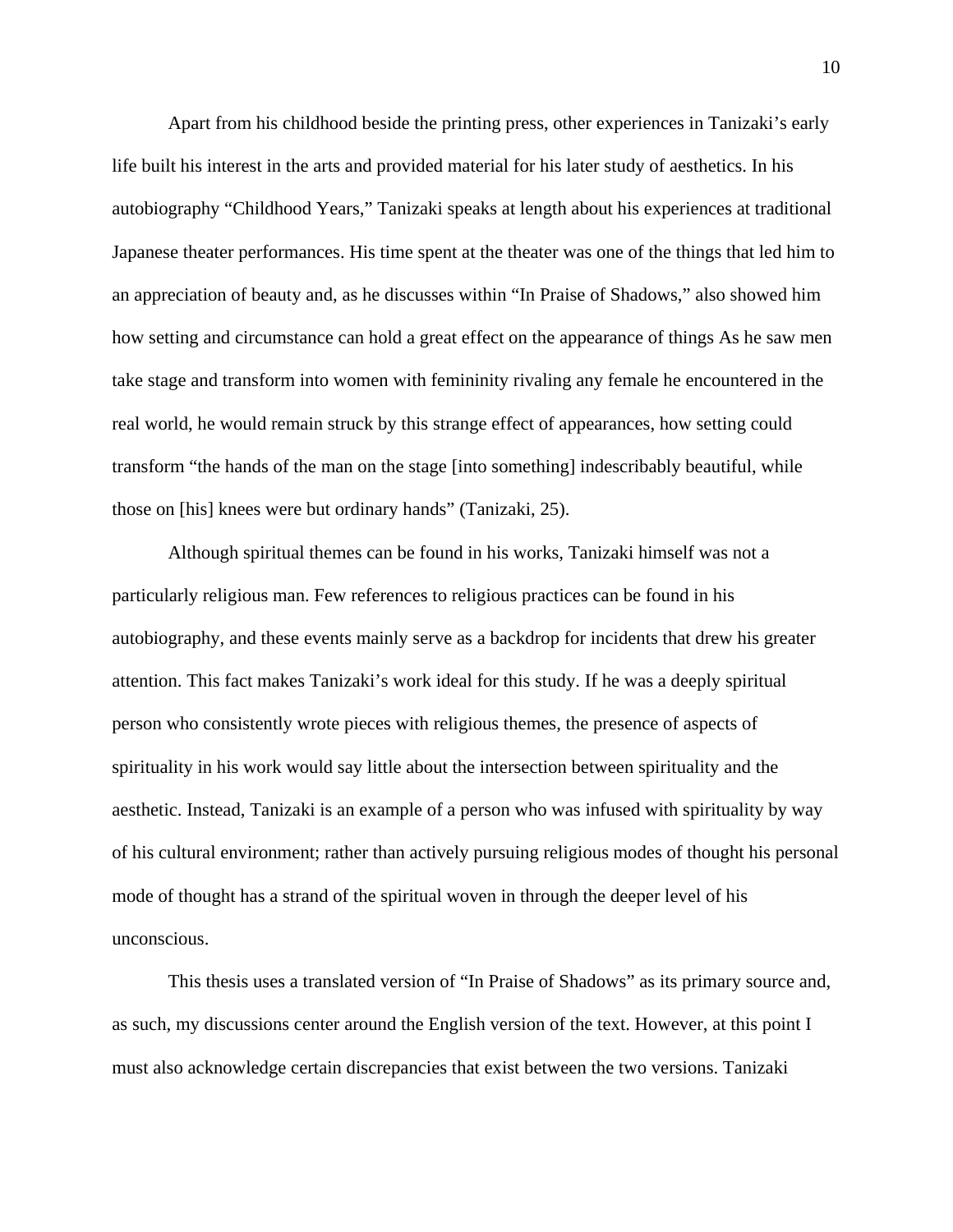makes several more direct references to Zen ideals in the original Japanese text, references that were not carried over to the English translation. However, "In Praise of Shadows" is not a piece that actively seeks to describe aesthetics as they relate to Zen. In fact, I argue that Tanizaki's intermittent use of these elements of Zen vocabulary further supports the culturally coded aesthetic values present in him as a member of the Japanese community. Through Tanizaki's invocation of Zen principles it will be possible to show how this spiritual viewpoint makes itself known unintentionally. This provides a much more convincing argument for a deeper level of interaction between spirituality and aesthetics than the writings of a devout person deliberately expounding upon topics of a religious nature.

Although I have chosen Tanizaki's piece as an ideal medium through which to explore the interaction between spirituality and aesthetics, we must keep certain criticisms of the essay itself in mind. "In Praise of Shadows" goes beyond portraying Japanese aesthetics as distinctive. There is a strict dichotomy in which the Japanese and Western conceptions of beauty are pitted against each other as irreconcilable cultural differences, and the Japanese point of view is often presented as superior. It is when it comes to explaining the source and nature of these differences that Tanizaki's narrative falls short. His depiction is one of some innate "Japanese-ness" unable to be explained to or understood by anyone outside the culture. Tanizaki may indeed believe his thesis to be self-explanatory, he may view these aesthetic ideals as elementally derived from the Japanese culture; however he does not carry this belief much farther. Instead, he cites an amalgamation of cultural standpoints, such as a tendency to accept things in their natural state, as well as certain elements intrinsic to the Japanese as a people, such as their skin tone. However, he neglects to mention why the Japanese people have this unique mindset. Stating that a difference exists is not enough- if a difference exists, it must have a source (or constellation of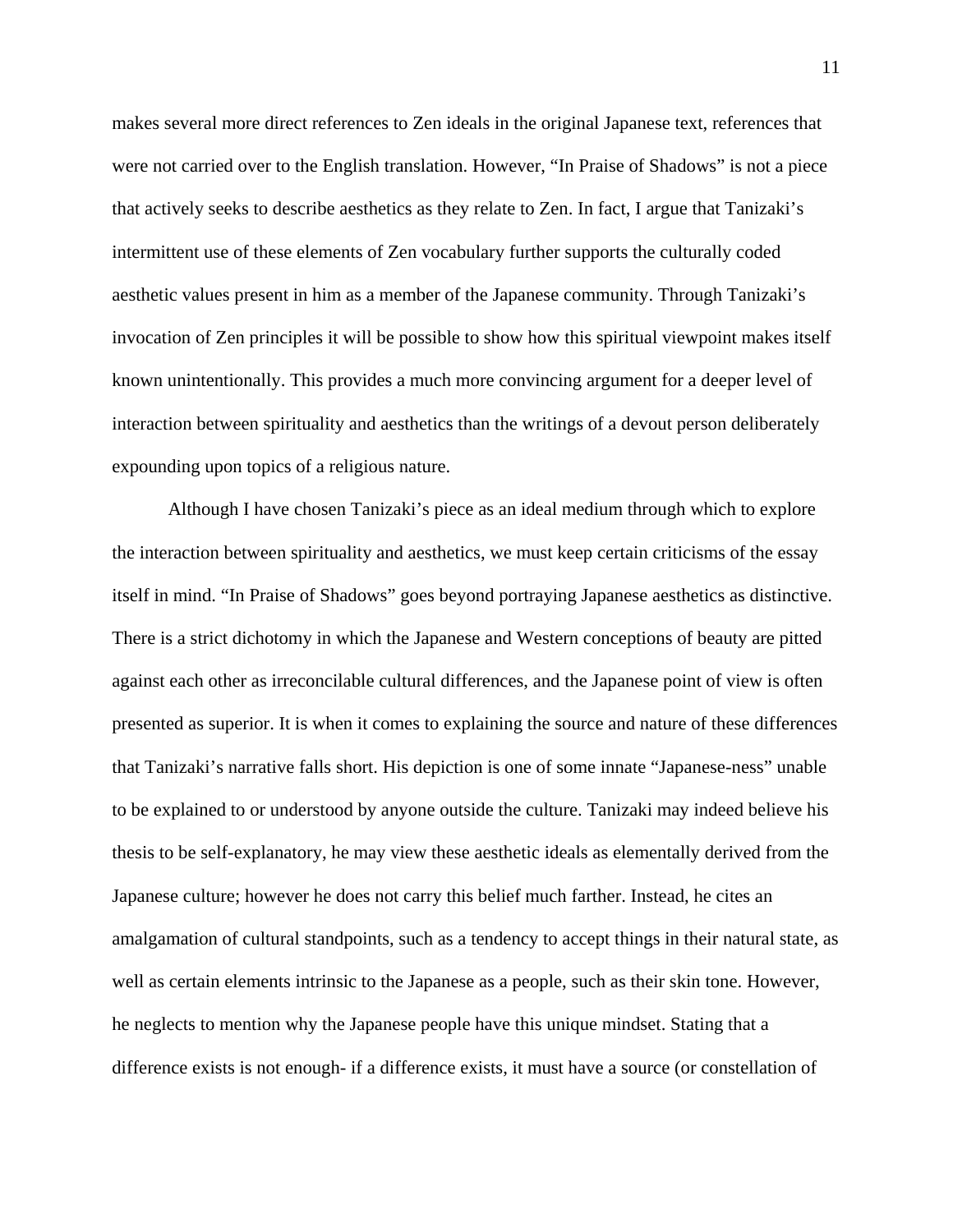sources) in the culture. I argue that one way of analyzing these origins is through the lens of spirituality. By examining the manifestations of spiritually related ideals in the piece, this thesis will attempt to fill this gap and provide a way of understanding the meaning behind the aesthetic that Tanizaki describes.

The aesthetic ideals of Japan and the West do not obliterate each other on contact. They are not devoid of similarity or context. Instead, it is the conditions under which these ideals were formed in the minds of the people that have lead to their distinctions. It is important to reiterate that while this particular thesis focuses on the aesthetics that Tanizaki suggests are by nature Japanese and attempts to discern a source of these ideals within the spiritual context of Buddhism, this method of analysis could just as easily be attributed to American aesthetic ideals and the dominant Judeo-Christian spiritual culture at work in the US. While Tanizaki's discussion centers mainly on the ways in which these so-called Japanese aesthetic ideals are distinct, the argument of this paper is that the distinction is born out of a myriad of factors, one of which is predominant spiritual background of a culture.

## **THE ZEN AESTHETIC IN TRADITIONAL JAPANESE ARCHITECTURE**

 "In Praise of Shadows" opens with a discussion of the problem of putting together a home in the traditional Japanese style while including modern amenities. Immediately Tanizaki presents a dichotomy, pitting the traditional, natural elements of "pure Japanese style" and modern technology's intrusion upon this established aesthetic mode against each other. He argues that the visual presence of a modern light fixture, stove, or even toilet would be inexcusably out of place in a traditional Japanese home and that extensive precautions must be taken to rectify this divergence in styles.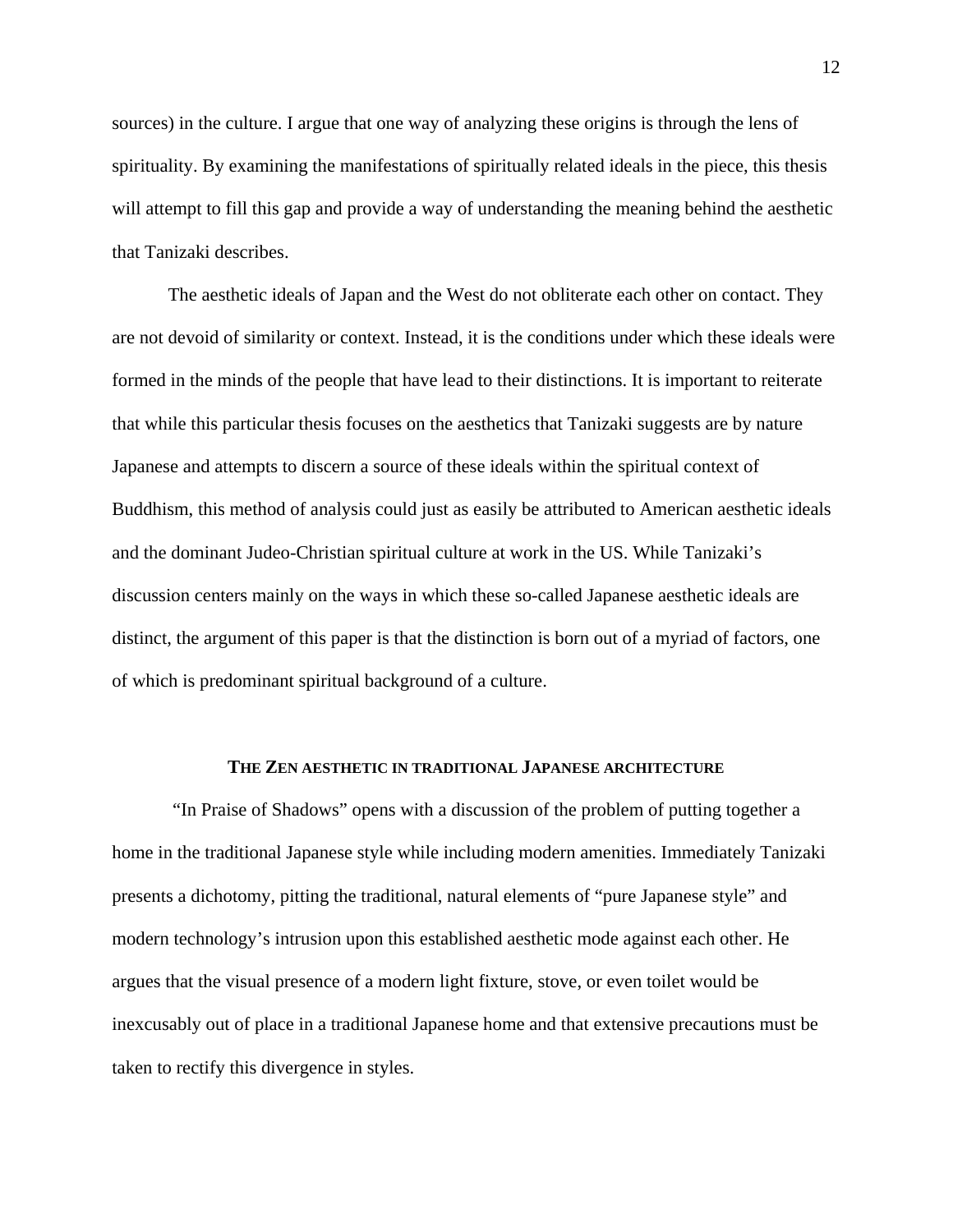Tanizaki introduces several options for the architect or designer hoping to recreate the feel of "traditional" Japan, and discusses the ways in which they fit in or fail to fit in with the ideal Japanese aesthetic mindset. The aspect of the Zen aesthetic that takes pleasure from objects in their pure or natural state quickly becomes apparent in this section. Some designers expend a great deal of time and effort in order to hide away these traces of modernity and yet, Tanizaki argues, "the sight of a naked bulb beneath an ordinary milk glass shade seems simpler and more natural than any gratuitous attempt to hide it" (Tanizaki, 1). Although later in the piece he goes on to detail the many ways in which these contemporary technologies may not fit in with the Japanese ideal, in the end the willingness to accept these objects in their most natural and simplistic state is much more important than going out of one's way to avoid their intrusions. Although a lamp is not an object of nature, it is so integrated into our daily lives that its image has very much become a natural one. If one is merely to accept the lamp in its most natural form, it will harmonize with the aesthetic with greater ease than if one makes alterations upon it, endeavoring to force it to fit an ideal.

Another solution to this problem that has been proposed is the design of new fixtures in the old Japanese style. Tanizaki ridicules this method, claiming that installing an actual antique fixture would be much more appropriate. This argument fits into the Zen aesthetic in two ways. Tanizaki finds fault with these new fixtures as they are designed expressly to conceal their actual nature. Instead of having functionality or simplicity as their objective, these fixtures are created under the pretense that they can pose as traditionally designed elements. In actuality, however, they are nothing other than brand new appliances made with modern methods to satisfy modern desires. Within a Zen aesthetic that is indifferent towards attempts to fit into established styles, such a fixture would be seen as undesirable. Additionally, the Zen aesthetic element of transience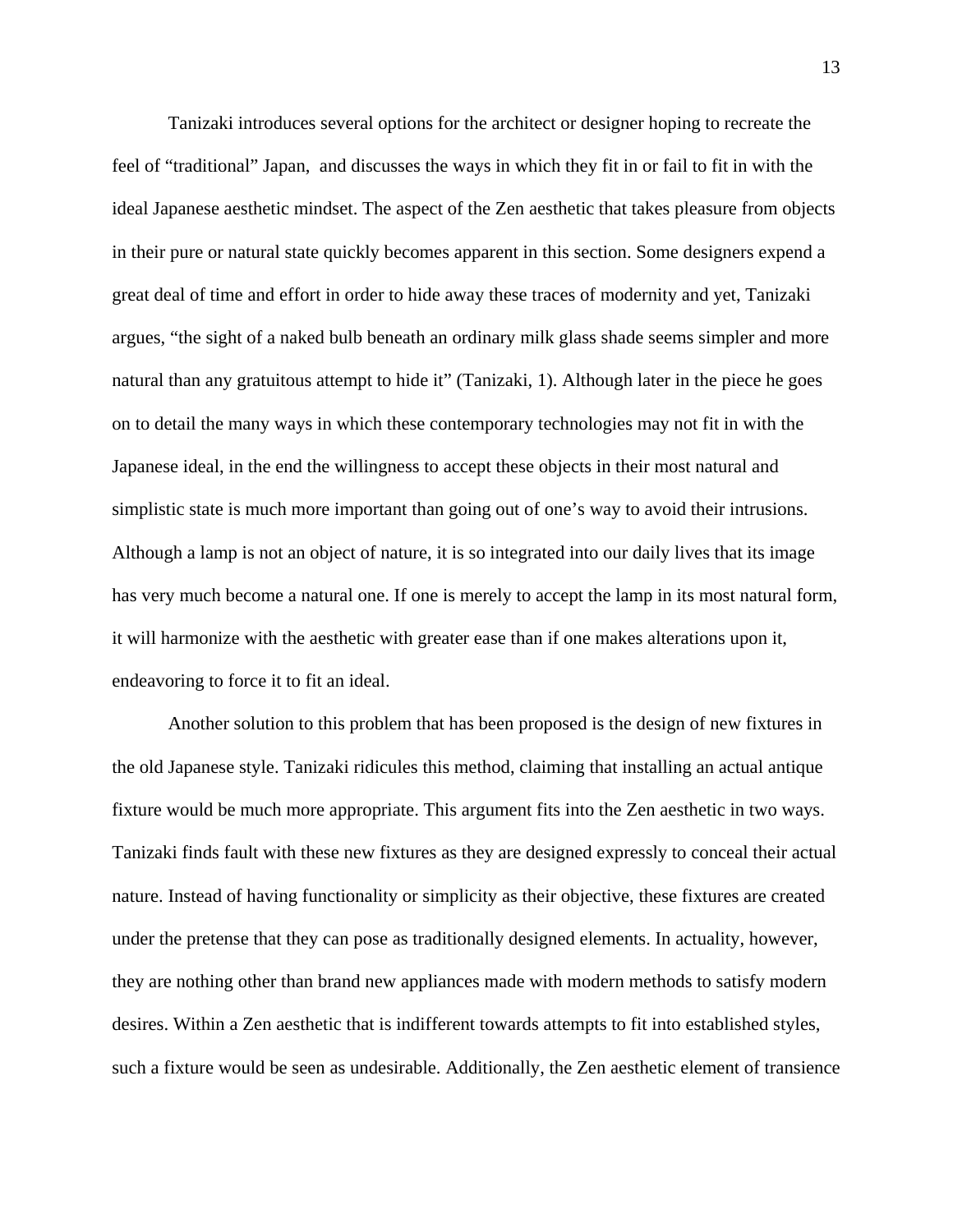plays a role in the choice of antique fixtures over newly made ones. The antique fixtures are seen as more desirable than the new ones because the passage of time is evident upon them.

Tanizaki narrows his focus on one specific aspect of the traditional Japanese house with his discussion of the Japanese toilet. The toilet is an often disregarded part of a house, rarely discussed and usually viewed, if at all, with distaste. Tanizaki, however, speaks of the toilet with high esteem, viewing it as a "place of spiritual repose" (Tanizaki, 3). In his eyes it becomes a quintessential example of the differences between Japanese and Western ideals, and he uses this representation to further delineate what he believes to be the essential properties of the Japanese aesthetic. The toilet example is also an important moment of Tanizaki's piece for the purpose of my exploration of Zen aesthetics.

The traditional Japanese toilet is situated away from the main section of the house and is a place of serenity within nature. This moment of communion with nature is stressed by Tanizaki as a very important aspect of the experience of using a Japanese toilet. It is a moment of stepping away from the concerns of everyday life and into a space of mindful tranquility. It is indeed a mindful moment, as Tanizaki recounts the ways in which the myriad aspects of the natural surroundings come to explicit awareness in this meditative instant. This regard for nature is one way in which this section of "In Praise of Shadows" demonstrates the Zen aesthetic.

Although the toilet is typically seen as perhaps the lowliest part of the house, hardly one to be venerated, Tanizaki describes that through the Japanese aesthetic it rises as a place with as equal a potential for beauty as any other. "Our forebears, making poetry of everything in their lives, transformed what by rights should be the most unsanitary room in the house into a place of unsurpassed elegance, replete with fond associations with the beauties of nature" (Tanizaki, 4). This clearly demonstrates the egalitarianism that is such an essential part of the Zen mindset. It is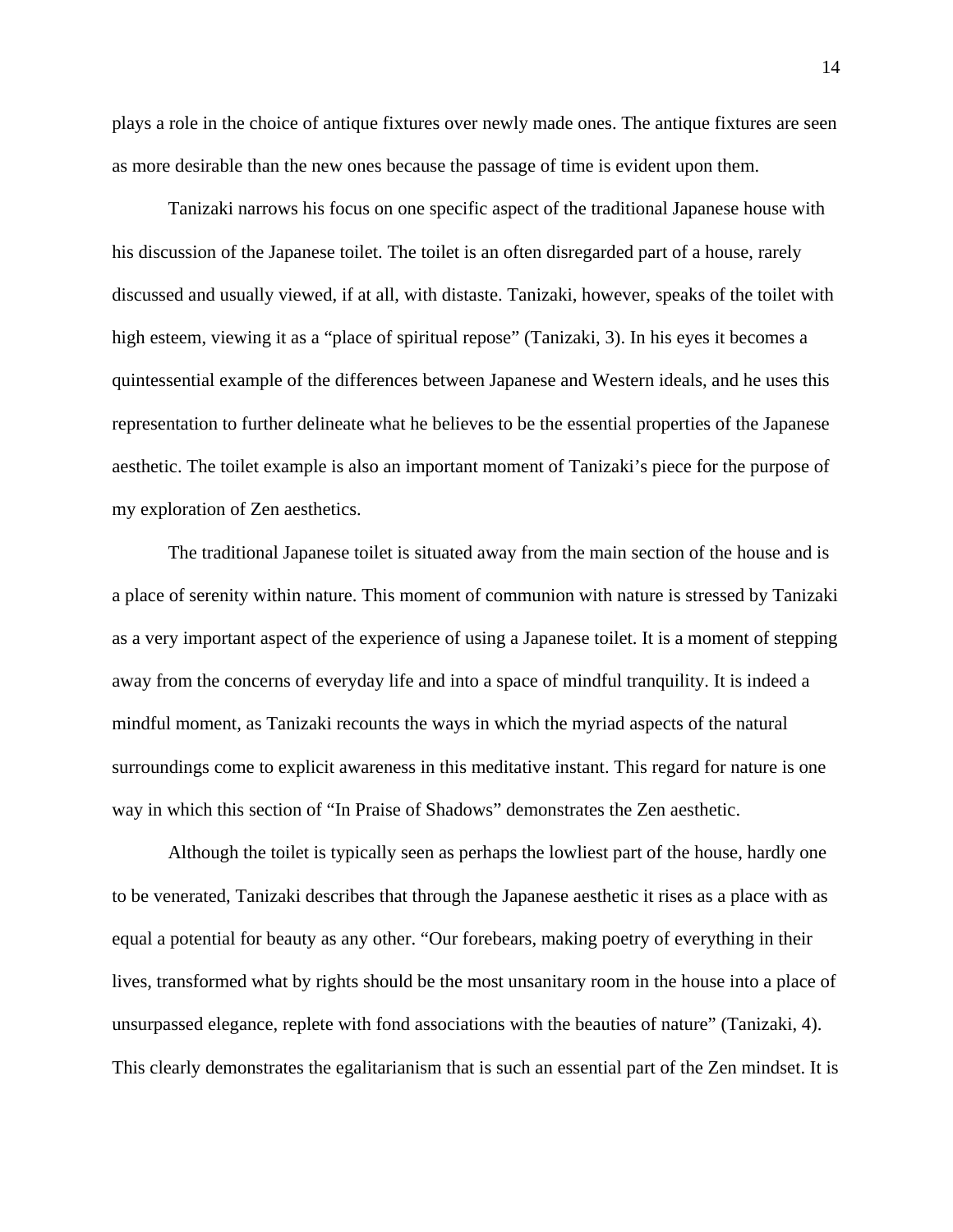merely our perception of the role the toilet fills in our lives that forces it to be seen as an unsavory location. In actuality, however, it does not by nature have to be any less beautiful than any other location. Tanizaki requests a willingness to break down our assumptions about a place such as the toilet and appreciate it plainly for what it is. In the case of the Japanese toilet, this is a restful place quietly nestled within nature's splendor.

Tanizaki claims that throughout a traditional Japanese house "Westerners are amazed at the simplicity of Japanese rooms, perceiving in them no more than ashen walls bereft of ornament" (Tanizaki, 18). The Japanese aesthetic, however, prizes such simple surroundings and indeed finds beauty in an austere environment. This distaste towards embellishment relates to the ideals of nothingness and of allowing an object to remain in its natural state.

Tanizaki describes the rooms in the traditional Japanese house as a play between light and darkness. Upon bare walls sunlight and shadow meet and mix. With the passage of the day and changes in seasons and weather, these reflections of light transform a setting that at first appears quite plain, even dull, into one that is ever-changing. The passage of time is always apparent in this dance of light and dark. This differs from a home lit in the Western style, with lamps obliterating these nuances of shadow into flat brightness. The appearance of such a lightwashed wall is perpetually the same; there is no glimpse of the fleeting shadow. When sunlight enters a Japanese room, however, it is dulled by the white paper screens, such that it does not burn with radiance but merely suffuses the area with a misty glow. In a given moment, the plain walls of the Japanese house display a gradation of shadows that will never appear again in the same way. As light and dark combine together upon the walls one can pause and reflect upon this transient nature of the world and of the human life.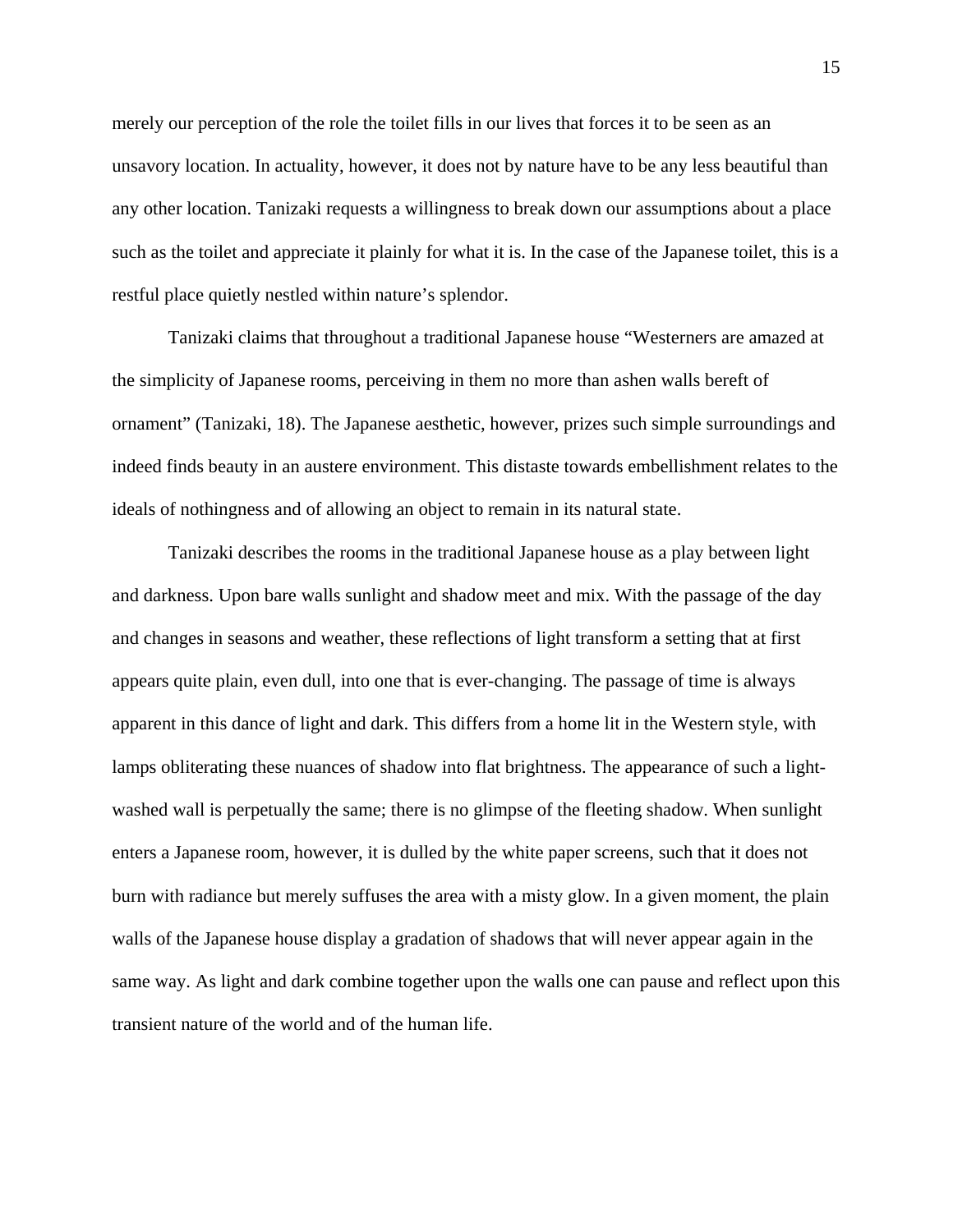This transience takes its effect upon our identities, upon our individual lives and the predications we cling to. However, in the interconnected space of co-arising, where true nature is revealed to be empty of such identities, time's tendency to pass so relentlessly is understood as a fallacy. Although time appears to pass and take its toll on the physical world, when the true nature of all things is throughout all time nonentity, even the passage of time itself is revealed to be an illusion.

As one looks into the dark that seems to collect in such copious amounts in the traditional Japanese house, clarity falls away and vagueness takes hold. Tanizaki speaks of time's passage seeming to slow when in such a room. Just as the unique patterns formed by the daily movement of the shadow gradients represent time's transient nature in the realm of identity, here a different sort of Time is referenced, that of the Buddha space. The aesthetic ideal of emptiness is apparent in this section. Individual identities become less and less clear in the realm of dimness, a place Tanizaki refers to as a "world of confusion where dark and light are indistinguishable" (Tanizaki, 22).

In addition to his discussions of general Japanese architecture and interior design, Tanizaki also makes a brief foyer into the analysis of Japanese and Western styles of religious architecture. Religious architecture is an interesting topic in the realm of the intersection between spirituality and aesthetics. While all types of art can be argued to be in some way expressions of spirituality, these forms of architecture strive to create an environment that inspires the sacred. There is a more deliberate artistic expression of spiritual beliefs in the architecture of a place of worship when compared to a secular structure. Tanizaki compares the image of a Gothic cathedral with a traditionally constructed Japanese temple, and the contrasts between them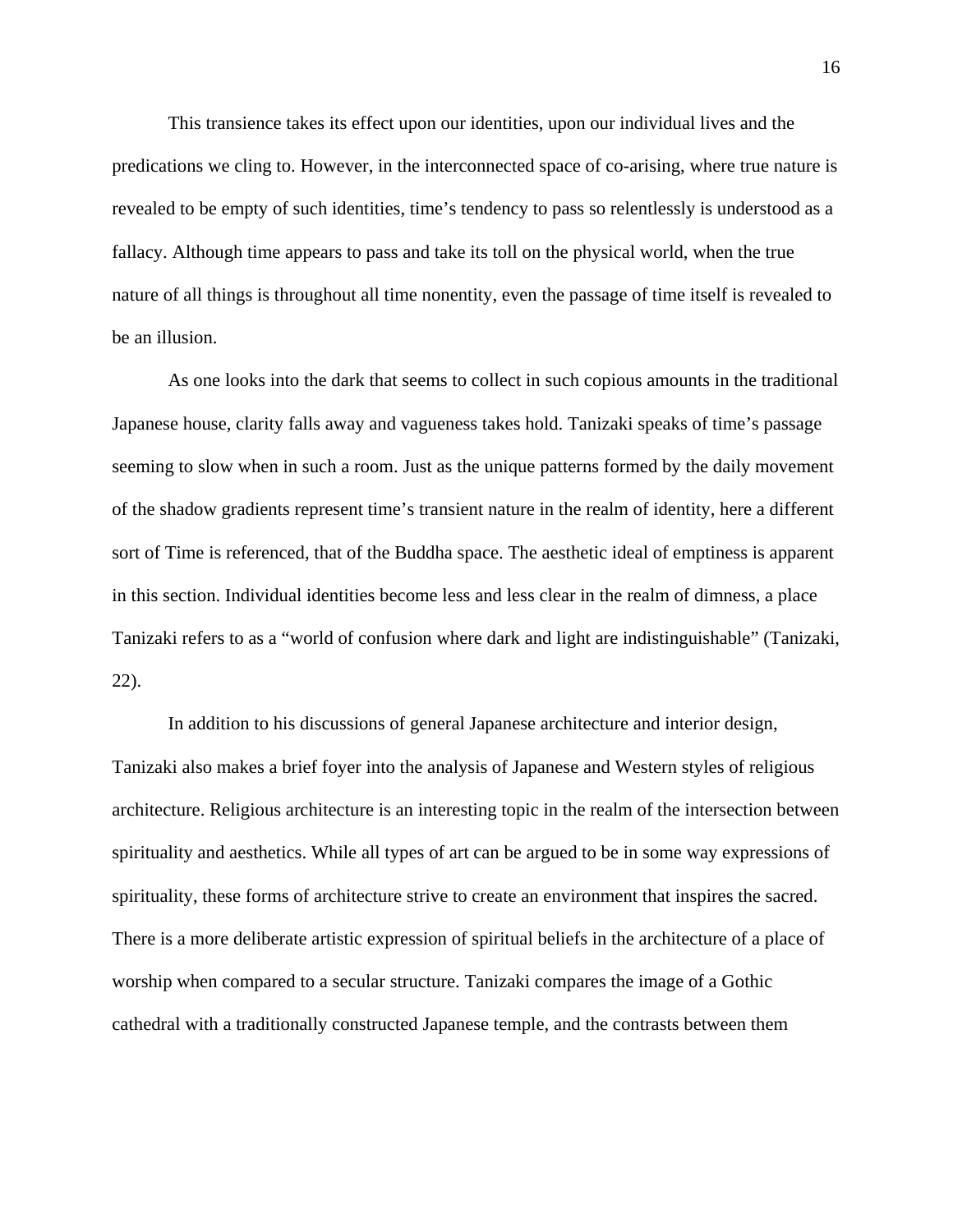illustrate a distinction in modes of thought about holiness and what makes a place an ideal expression of the divine.

The Gothic cathedral, as Tanizaki depicts, reaches into the sky; "the roof is thrust up and up as so to place its pinnacle as high in the heavens as possible" (Tanizaki, 16). This suggests a spiritual ideal that places the holy apart from one's daily life. Divinity is present in a "higher place," above the grasp of those of us standing on earth. The cathedral's construction suggests this act of reaching up towards a holy place. Its grand architecture also has the effect of dwarfing a human standing beside it, emphasizing humanity's place as small when compared to the divine. In all its beauty, this is an architecture of separation, making physical the distinction between the everyday and the godly.

Instead of a vast space opening up to draw in air and light from on high, the Japanese temple's architecture is defined by "the massive roof of tile or thatch and the heavy darkness that hangs beneath the eaves" (Tanizaki, 17). We can draw two points of philosophy from this distinction. First, there is the contrast between the majestic, expansive cathedral and the temple, low to the ground and built in a style in some ways comparable to other Japanese buildings of a less divine persuasion, such as palaces and even commoner's homes. This represents a principle of non-dualism. The temple is situated close to the earth, as there is no need to elevate architectural forms when in actuality there is nothing less sacred about the very ground that we stand upon. There is no need for a Japanese temple to reach to the heavens, when all that could be called heavenly or divine is present in equal measure in any space on earth.

The inward focus the Japanese temple and other examples of Japanese architecture creates stems from the use of these heavy, low hanging roofs and deep eaves. Tanizaki argues that Japanese architecture developed in the way that it has due to necessities imposed by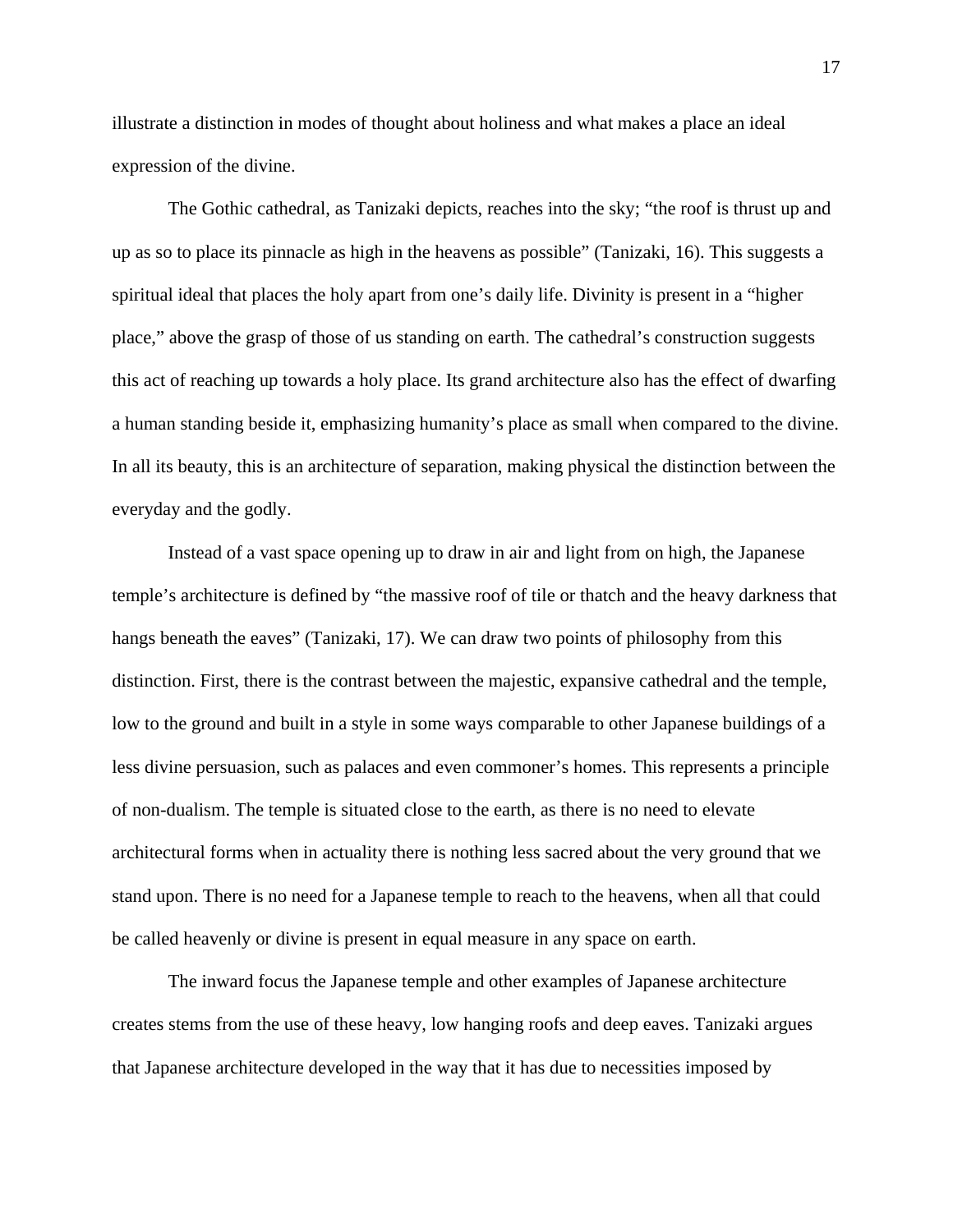environmental factors. Although such factors will always play a role in the way that architectural forms develop, the philosophy of life that lead to dealing with these factors in a particular way provides us with more information about the meaning of these differences. Tanizaki claims that the Japanese too would have found interior spaces that let in more light by way of a larger number of windows and a smaller roof overhang to be convenient, but that these environmental factors made impossible such a construction. Instead of fighting against this impossibility, shadowy interiors were embraced and an aesthetic ideal was in turn shaped by their presence. "The quality that we call beauty, however, must always grow from the realities of life, and our ancestors, forced to live in dark rooms, presently came to discover beauty in shadows, ultimately to guide shadows towards beauty's ends" (Tanizaki, 18). Tanizaki's analysis of the reasons for this dichotomy ends here, however. I argue that this distinctive approach is a spiritually influenced one. The aforementioned discussion of the place of shadows as representations and reminders of Zen ideals provides a good explanation for why such dim places, while not entirely convenient, were easily accepted as aesthetically pleasing.

#### **PATINA AND SHINE: CULTURAL MODES OF THE PHYSICAL**

Tanizaki discusses the culturally based differences in objects considered aesthetically pleasing, both artifacts of daily life and works of art. He argues that the way Japan has developed, guided by Western advancements, is not suited to the traditional Japanese aesthetic. In trying to construct a traditional Japanese toilet today, for instance, one would be met with a number of difficulties. These are mainly derived from the necessity of today's levels of cleanliness coupled with attempts not to disrupt the desired aesthetic. Most modern bathrooms have tile floors and porcelain toilets which are easy to clean, do not absorb dirt, and are resistant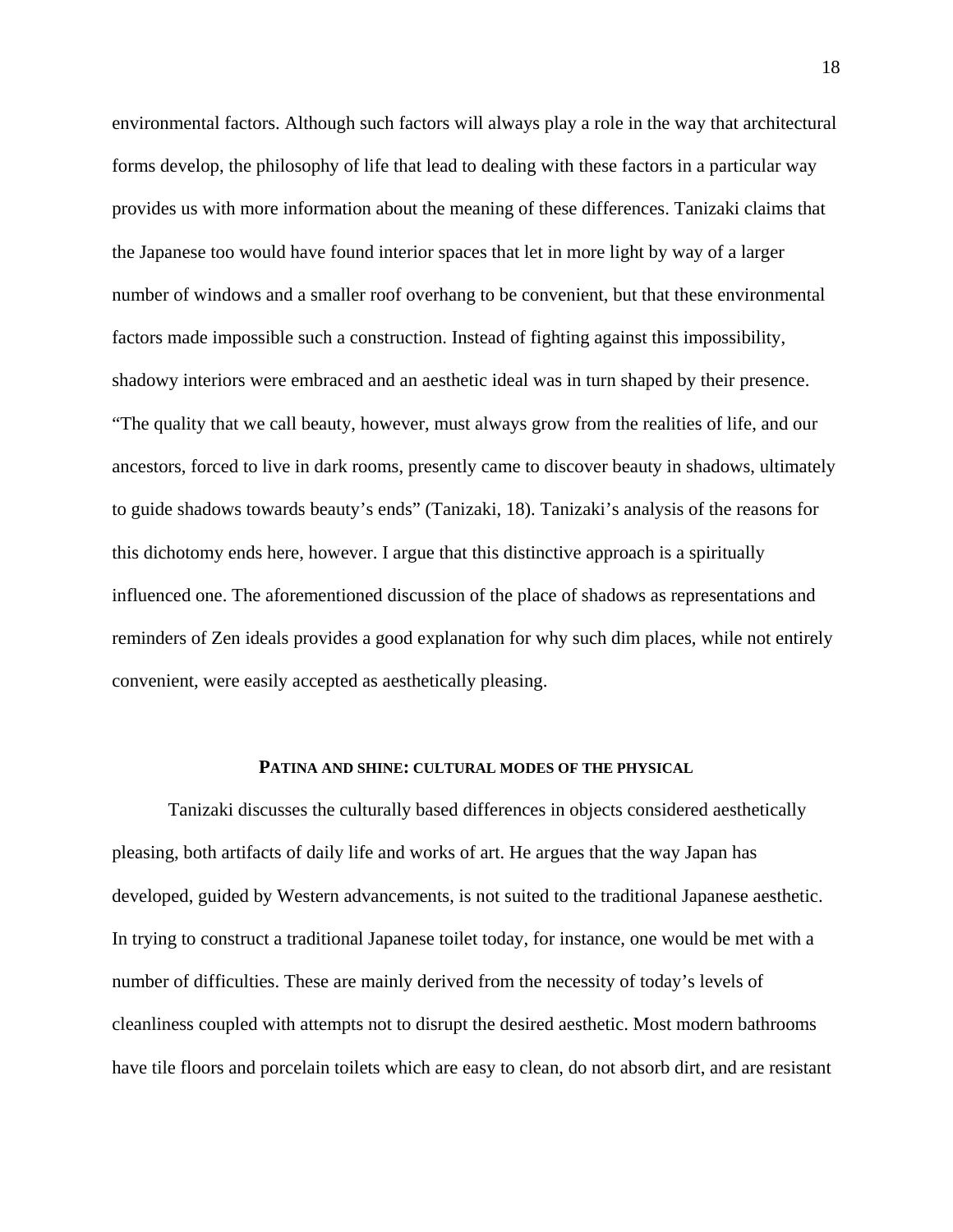to water damage. Placing a tile floor and porcelain toilet in a bathroom otherwise built in the traditional Japanese style, however, creates an unfavorable clash. This is of course noticeable straight away, as the brilliant white of the porcelain and shining cleanliness of the tile are at odds with the natural colors and textures of the surrounding wood. This split becomes even more unavoidable with the passage of time. The modern fixtures remain largely unaffected by wear and tear; through humidity and grime they appear unchanged. The areas in which traditional style has been adhered to, however, are more subject to these effects of time's passage. As the years go by, they become worn and take on a patina of age.

This discrepancy can be taken as a metaphor for one way in which the Zen mindset differs from other modes of perception. The natural elements used in the bathroom's construction pass through time and decay naturally. The man-made items, these artifacts of "advancement" and "civilization", however, do not experience this transience in the same way. This situation is akin to that of one who is unable to let go of their individual identity as is necessitated by Zen. Such a person does not allow the world to act upon them as it will, instead fighting to retain their distinct self. This self-distinction, however, is a falsity according to Zen. It is an idea that one must let go of if enlightenment is to be reached. The Zen aesthetic ideal of transience displays the importance of letting go of all things and allowing the world to take its effects and progress in its true manner.

According to Tanizaki, the reason why many modern elements look out of place in a Japanese room, such as the porcelain toilet and tile floor, is because they came to be out of such advancements from the West and were therefore designed with the Western aesthetic in mind. Their shine of modernity contrasts sharply with the natural surfaces of the Japanese room.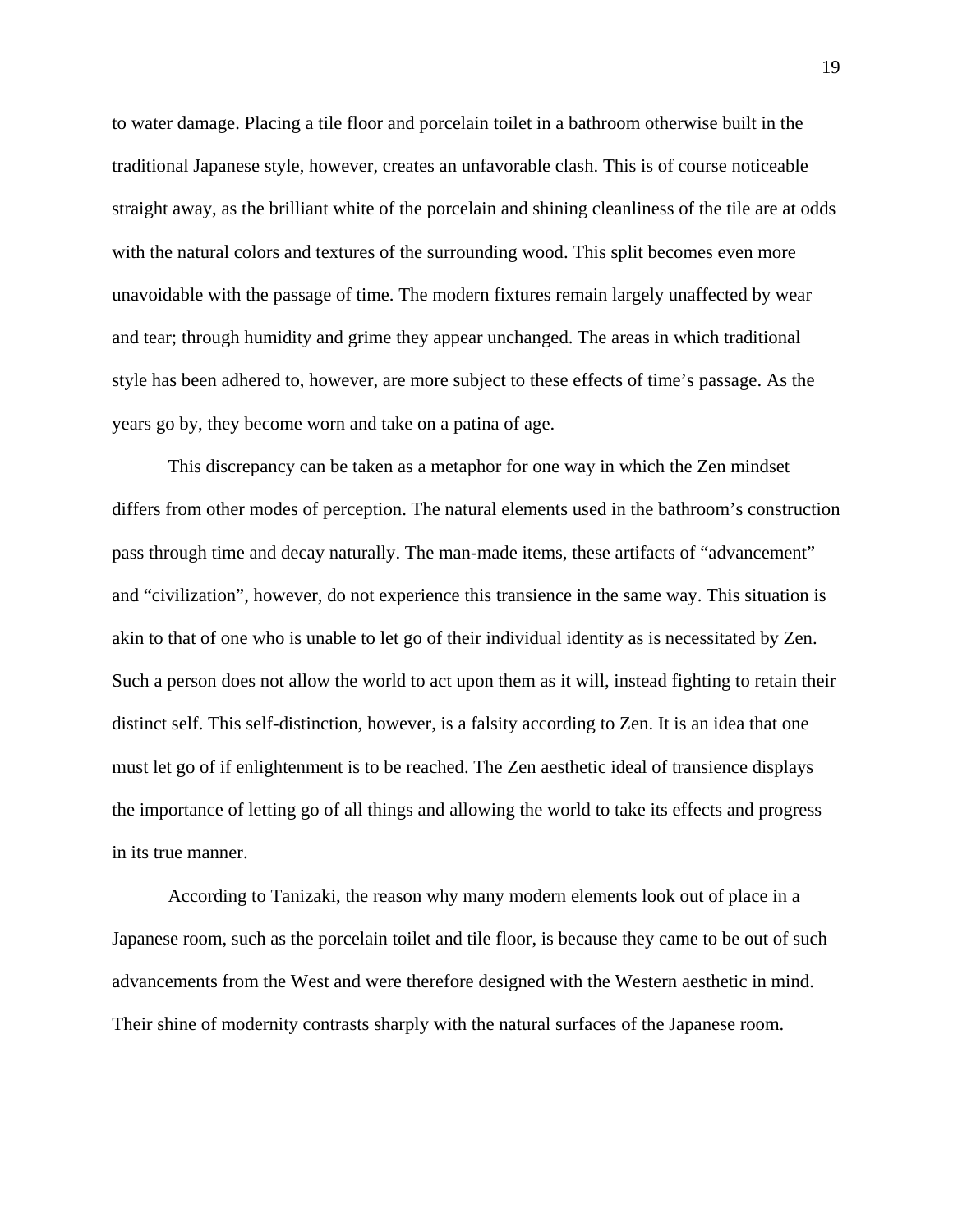Tanizaki sees this act of making efforts to adapt to a style that does not suit the most elemental aspects of the Japanese aesthetic sense as detrimental.

In this way, Tanizaki reveals himself as a purist, contending that Japan would be a more aesthetically pleasing place without foreign stylistic influence. In today's global society, it is hard to consider Tanizaki's claim that Japan would be somehow better off if it had been left to develop completely isolated from the rest of the world. The lens of the Zen aesthetic becomes quite useful in bringing a deeper level of meaning to his claim. There are certain parallels that can be drawn between the development of an aesthetic and the introspective quest of an individual. In Zen, the burden of reaching enlightenment rests on the individual, no external force can lead to the desired outcome. The development of one's internal state is all-important. Tanizaki suggests that the external forces that have acted upon the Japanese aesthetic have in fact drawn Japan away from its natural (and therefore ideal) course of development. As a student on the quest for enlightenment could quickly find himself caught up in the crosswinds of influence from various sources of thought and swept away from his goal, Tanizaki describes a Japan diverted by too many external distractions to develop in its unique manner. In spite of the technological advancements Japan as a nation has taken part in thanks to its involvement with other societies, for these reasons Tanizaki sees Japan as "hav[ing] to come off the loser for having borrowed" (Tanizaki, 12).

It is only after completing nearly a third of his essay that Tanizaki begins to explore what is typically the first subject to come to mind in the realm of aesthetics- art. One might wonder why Tanizaki chose to structure his piece in this way when the topic of art is such an integral one to the field in which he is conducting his examination. One possible explanation centers on that very fact- that art is the most easily considered, often the first considered aspect of aesthetics.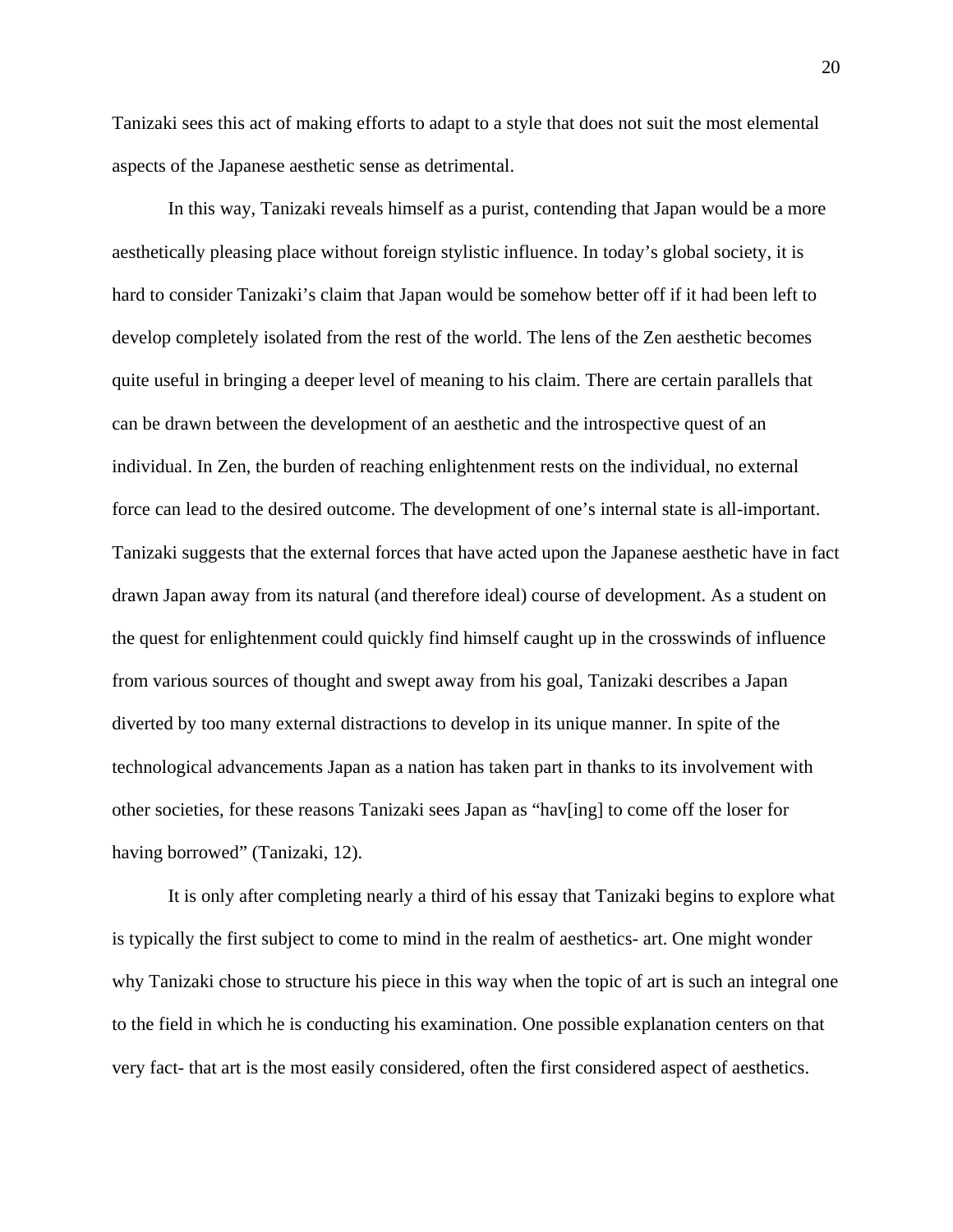However, it is just as important to regard that the ideals governing art also have their effects on the perception of all aspects of the world. Perhaps truer would be the statement that such ideals about perceiving the world in general can be found coalescing upon art. "Even the worst art manifests something of the human spirit, and, if humans are sparks of the divine, such art manifests some degree of spirituality as well" (Coleman, 15). As such, we can expect to find these spiritually guided aesthetic principles apparent in a much higher concentration within the bounds of art. This is because the creation of art is a willful act to bring these aesthetic ideals to life; art condenses the aesthetic model into a physical form.

 Tanizaki presents a dichotomy between the luster found so beautiful in the West and the patina of age that is appreciated in Japan. This distinction is present in many stylistic realms and, as can be expected, has a large effect on the attributes that are found visually appealing in each culture. It is not only the difference between the final products of an object with luster as compared to one with patina that is important to consider. One must also recognize the unique processes that lead to this difference, within which Zen principles can be found.

 In order for an object to have shine, it must be polished. Few objects in their natural state possess the striking levels of radiance that are found so appealing in metalwork and jewels. According to the aesthetic that Tanizaki attributes to Western cultures, a gemstone found in nature must be cut in a particular manner and thoroughly cleaned before its beauty can be recognized. "The Westerner uses silver and steel and nickel tableware, and polishes it to a fine brilliance" (Tanizaki, 10). The act of polishing, cutting, or shaping is one that rises against an object's innate being. An artist who engages in these activities is imposing their will on nature in order to appeal to personal and cultural preferences. The artist is making a statement that an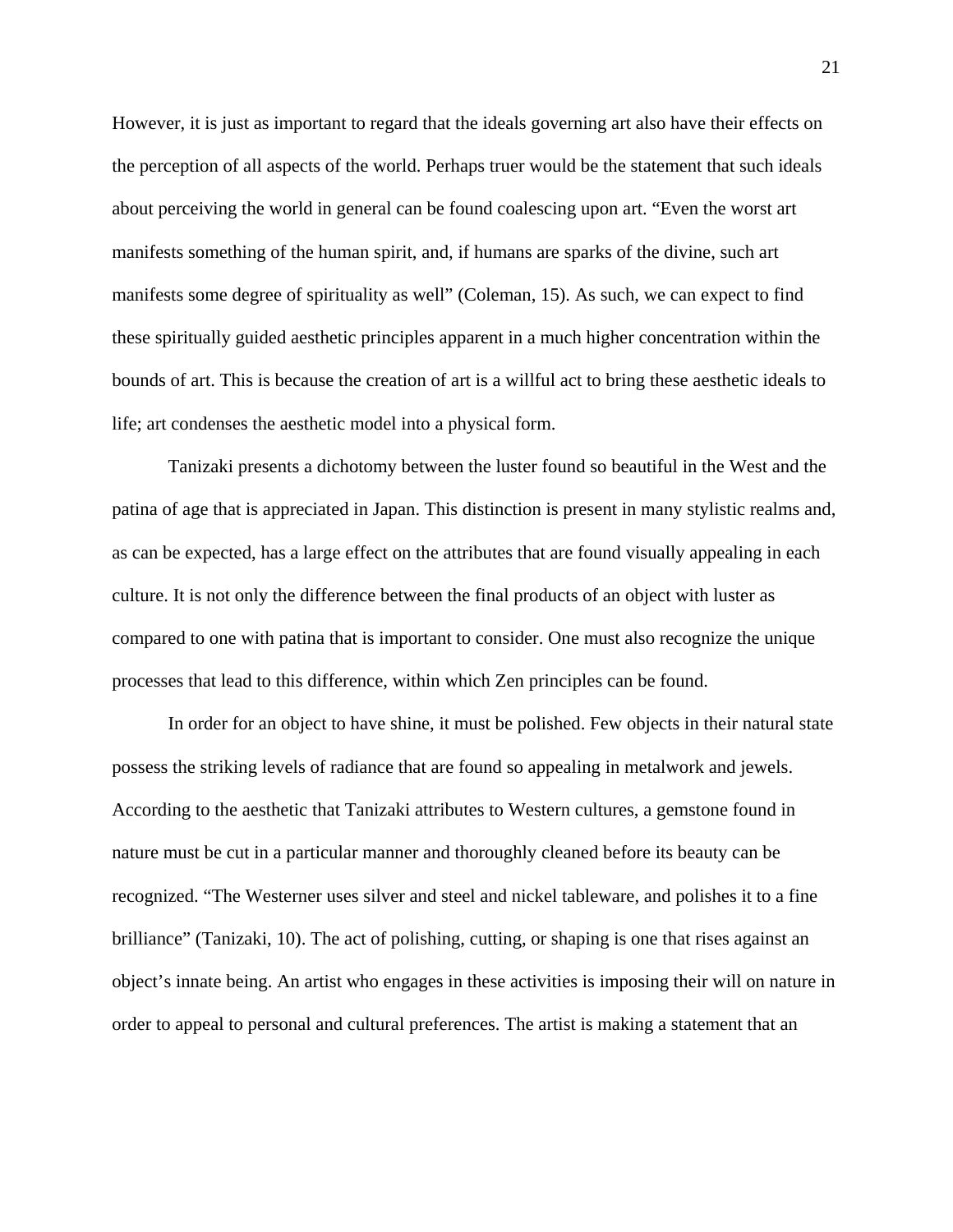object's natural state is imperfect, is not good enough, must been improved. It is an act of shaping an ideal world, rather than shaping one's ideals to fit a world that already exists.

 To acquire patina, an object undergoes a different process. It is only by way of neglect on the part of human influence that an object acquires the patina of age. One may fail to acknowledge an object, forgetting to clean it and allowing dust and grime to collect without noticing. On the other hand, one's neglect may be purposeful, and an object may be kept safe from the disturbance of outside influence, from the "insensitive maid who [would] polish[] away the tarnish so patiently waited for " (Tanizaki, 10). Either way, the progression of time has an effect on the physical nature of any object. It is perhaps most explicitly noticeable, however, on an object that has been created by human hands or that has undergone a certain level of attentive upkeep until a certain point. In such instances, the contrast becomes particularly evident as an object journeys from a form that it has been consciously shaped into back to its naturally dictated state.

 The differences between these two aesthetics as to what processes such an object must undergo in order to reach an ideal state of beauty can be related to spiritual paradigms. An item crafted into an object of art by human hands can be compared to a life lived as most are, with the goal of shaping the self in a particular direction. Before deciding to cut ties with identity and predications, it is not uncommon for one to live life much in the way an artist or craftsperson creates their work; with a particular identity or objective held as a goal. The act of appreciating an object in its natural state or allowing it to return to such a state after it has been molded into a particular form is akin to letting go of those identities. In essence, the difference between these aesthetics is comparable to the difference in mindsets between someone trapped in the cage of individuation and someone who is gaining the mindset of Zen.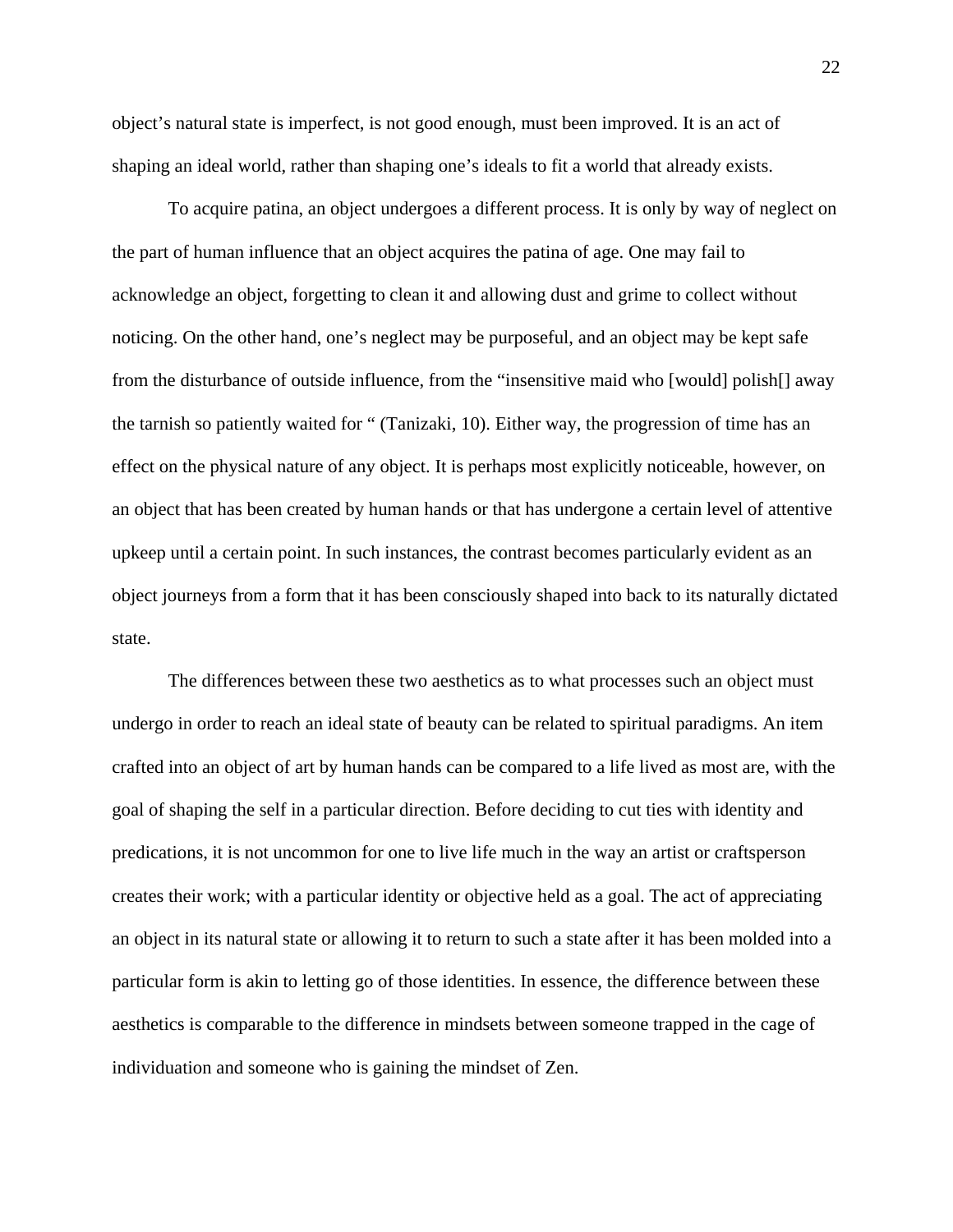An object reaches the state of having either shine or patina after it has gone through one of these processes. The differences between these two types of objects do not end with the processes they undergo to reach this state, however. A polished object differs in many ways when compared to one that has been allowed to tarnish naturally. An object's shininess is based upon the way that it reflects light. As light reflects off a freshly polished piece, it creates a sharp beacon at one point, while other areas of the object remain in darkness. This contrast is what creates the image of shine. An object dulled by patina, however, has only a mild glimmer. A gradient of shadows appears as light hits it. There is no longer a sharp distinction between the points at which light reflects and does not. Instead, there is only a smooth transition among a range of shadows. As the enlightenment of Buddhism takes place, all of existence is revealed to be co-arising; without separation in the space of interconnectivity. The murkiness of shadows and their state of non-distinction provides a representation of this idea, and an object that has developed a deep patina becomes a stage upon which these shadows can be displayed.

 In spite of his appreciation of patina and his preference for such objects over those with shine, Tanizaki is careful to dissolve any romanticism that may exist surrounding such antiques, describing "a sheen produced by the oils that naturally permeate an object over long years of handling- which is to say grime" (Tanizaki, 11). The fact that this is indeed a sheen of grime, however, does not diminish its perceived beauty. This is because the true nature of the object remains the same. Once it becomes apparent that a time-worn object and a new or freshly polished one are at their core one in the same in non-nature, the piece's aesthetic value can be judged by further standards. These standards include the Zen aesthetic ideal of transience, by way of which the object with the patina of age can actually be considered more aesthetically appealing than the clean one. The presence of this patina brings the effects of time and the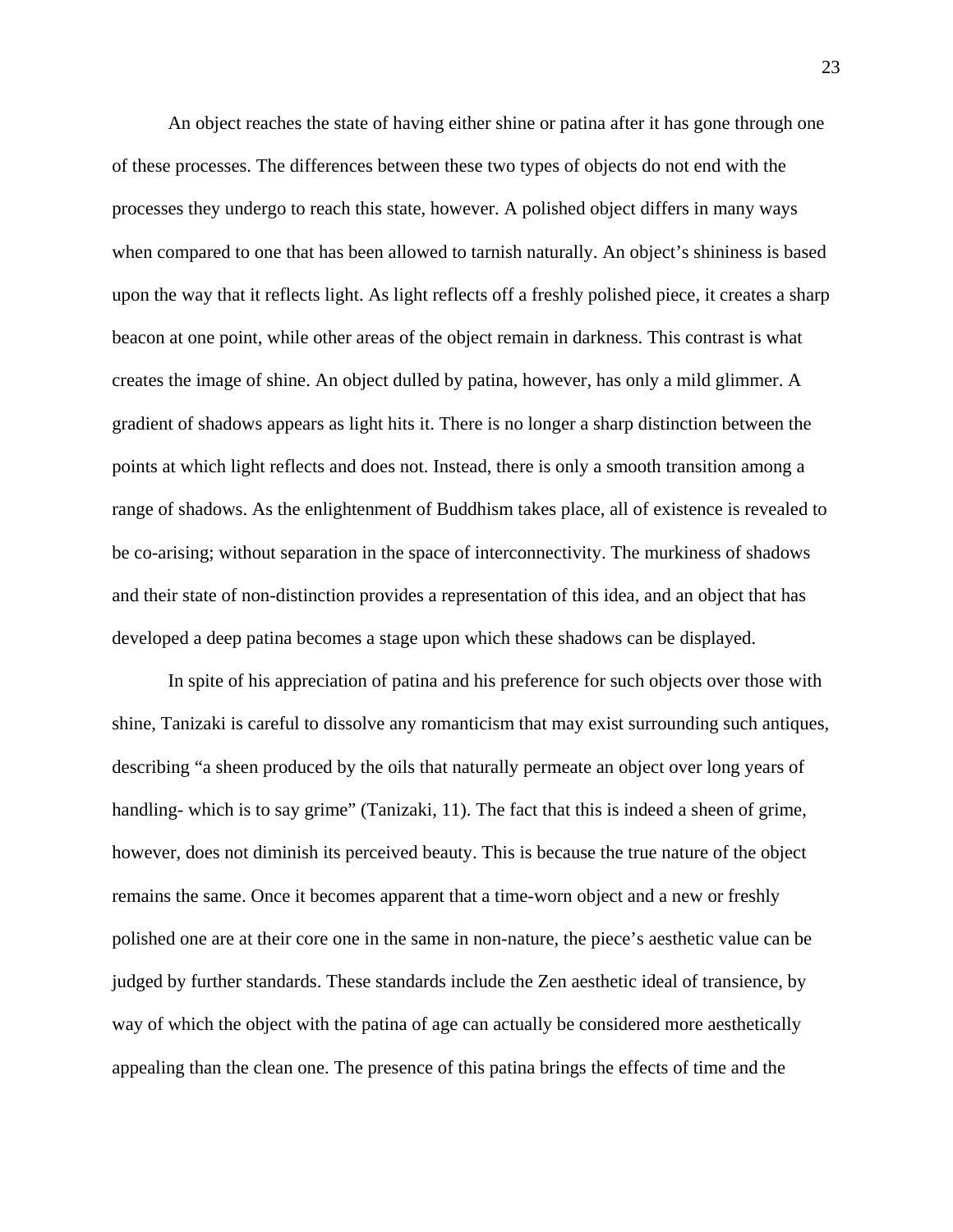temporary nature of physical states to the forefront of perception. Tanizaki's claim that as the Japanese as a people take in art objects they "love the colors and the sheen that call to mind the past that made them" (Tanizaki, 12) evidences the importance of this demonstration of time's passage as a reminder of such transience.

## **THE REALM OF THE HUMAN**

 Aesthetics are indispensable from considerations of those elements often considered visually artistic in nature, such as architecture, interior design, and art. However, aesthetics also play a role in people's daily lives; in the way they present themselves and in many other activities that they carry out day to day. many other activities that people carry out day to day.

 From a fine meal placed upon an elegant table spread to a quick lunch of instant soup in a styrofoam cup, food takes many forms and settings and yet is always a part of daily life. The Zen aesthetic plays a great role in Tanizaki's exploration of aesthetic differences in tableware and the culinary arts.

 Tanizaki discusses lacquerware in particular, and argues that a lacquer object's beauty is brought out to the fullest extent in a dark space, rather than in full light. While in brightness lacquerware appears shiny, even gaudy, when the level of light is diminished, Tanizaki claims, it takes on a new level of appeal. Instead of explicitly revealing all, when viewed in shadow portions of the lacquerware are left undefined; an opportunity to explore the true Buddha nature in which identity is no longer defined and becomes apparent as nonentity. Tanizaki pinpoints a particular experience when using lacquer tableware, "that moment between removing the lid and lifting the bowl to the mouth when one gazes at the still, silent liquid in the dark depths of the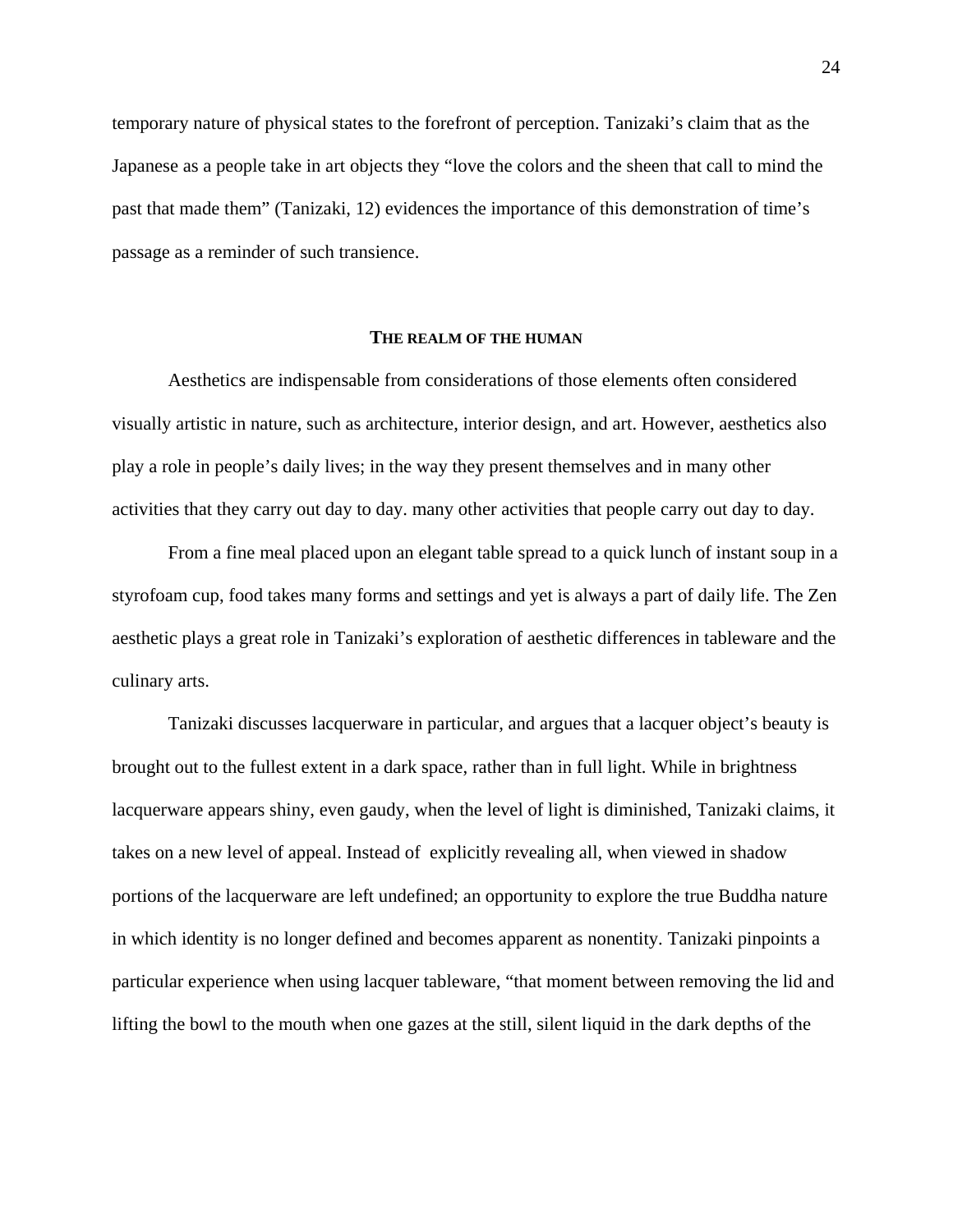bowl, its color hardly differing from that of the bowl itself" (Tanizaki, 15). Accenting such a moment lays emphasis on a meditative instant in contemplation on emptiness.

 The Japanese culinary arts are also described as evoking such a meditative experience. Tanizaki mentions a particular Japanese candy, yokan, and notes than when presented in the right setting, that of a dim room, even the eating of this sweet becomes an act of contemplation. He describes the process of eating yokan "as if the very darkness of the room were melting on your tongue" (Tanizaki, 16). This again reveals a preference for the undefined over straightforward sensory experiences, as such vagaries give rise to deeper reflections. Tanizaki makes similar statements about other foods, such as miso soup and rice, again stressing the importance of experiencing these foods under the right environmental circumstances, akin to experiencing the world in the enlightened frame of mind. Serving foods in a deep lacquer bowl, for instance, creates shadows which in turn generate the ideal meditative mindset. If one serves the same foods "Western style, in a pale, shallow bowl" (Tanizaki, 15), however, such a mindset will not be reached. Revealed with such clarity in the shallow bowl, the food is no longer an object of mystery. Displaying the food in such a way makes the question of its existence very onedimensional, suggesting that its apparent, observable nature is the same as its true nature. Of course this is not the case, as an item's observable nature is merely an artifact of the layers of identities heaped upon it. Its true emptiness can only be understood with the removal of these identities.

 The line of reasoning in this section takes on a somewhat different form when measured up to Tanizaki's previous arguments. Rather than comparing types of objects, such as a modern fixture versus a traditional Japanese one, or even physical states of objects as they undergo the effects of time, here he shifts the focus of this contrast away from an object's material nature and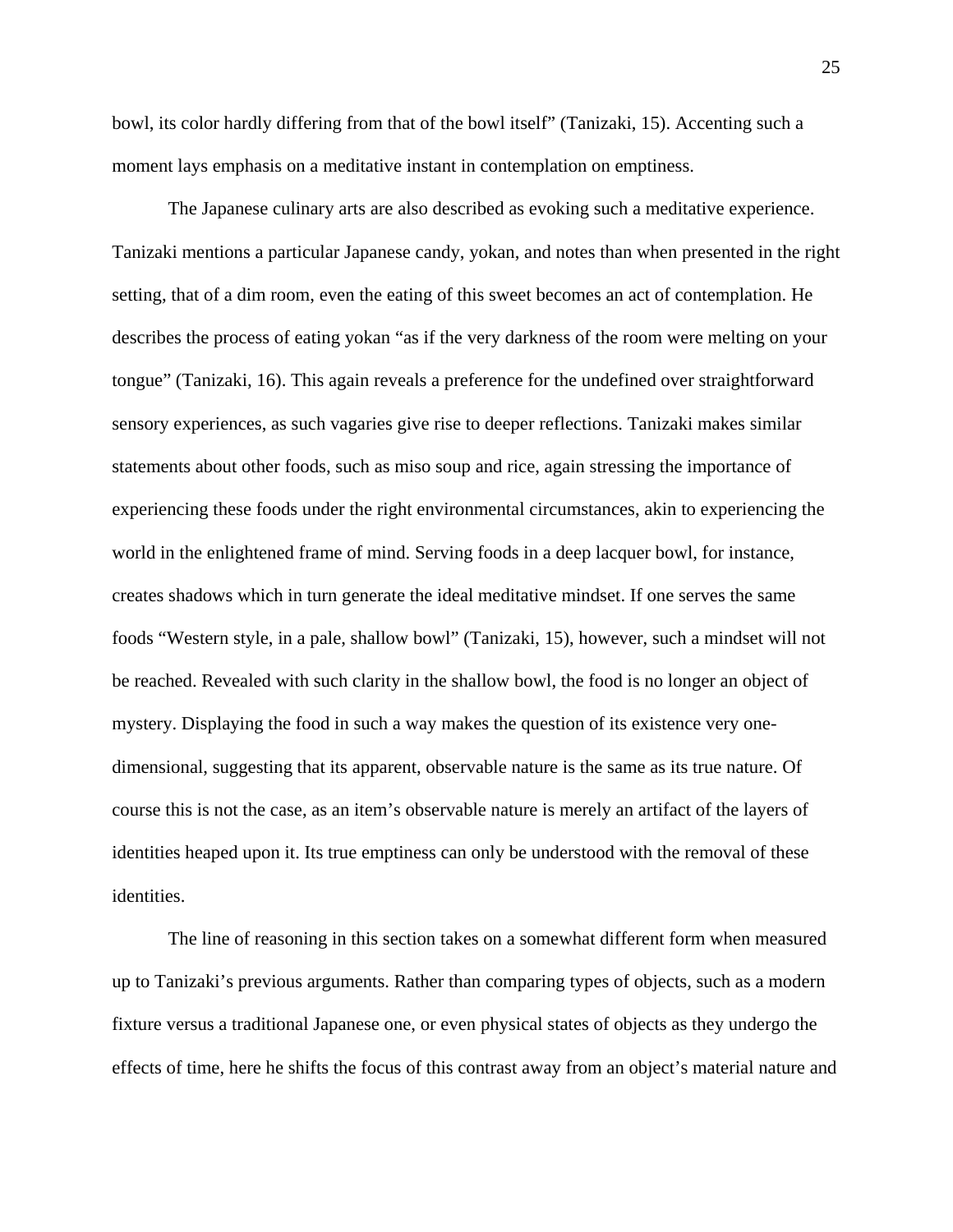onto its environment. As one becomes accustomed to the idea that the core of all things is one of non-being, it comes to recognition that such changes in appearance due to environmental shifts are no less "real" than alterations to an object's corporeal form. Rather, all such changes have no effect on the fact that an object is of non-essence. They can, however, be considered valuable in their ability to evoke a particular mindset.

 While food plays a ubiquitous part in the daily lives of all people, Tanizaki also references elements that have been influential in his own life particularly. Experiences watching the traditional Japanese theater of No, Kabuki, and Bunraku had a great impact on Tanizaki from a young age. He has put a significant amount of thought into the different ways that make these theatrical forms aesthetically pleasing. Tanizaki does note, however, that these theatrical forms have not necessarily been preserved in their ideal appearances in modern times. The colorful costumes and makeup of Kabuki particularly are not suited to the bright lights under which it is often preformed today. The settings and characters that appeared elegant in the shadow and candlelight of bygone times seem tasteless and showy in such harsh illumination. The aesthetic of Zen would advise against such external influence in styles and norms. By bringing these bright lamps that are found appealing in the West into the space of Kabuki, one is adapting methods incongruous with the internal mode of thought. This is an unfavorable distraction whether this internal mode of thought is personal or cultural.

 Tanizaki much prefers the No theater, and his comparisons between the two speak strongly of these Zen aesthetic values. He is careful to note, however, that if the harsh lighting employed in today's Kabuki performances were to find its way to the No theater, many of the aspects he finds aesthetically favorable would be lost. Although male actors play females, it is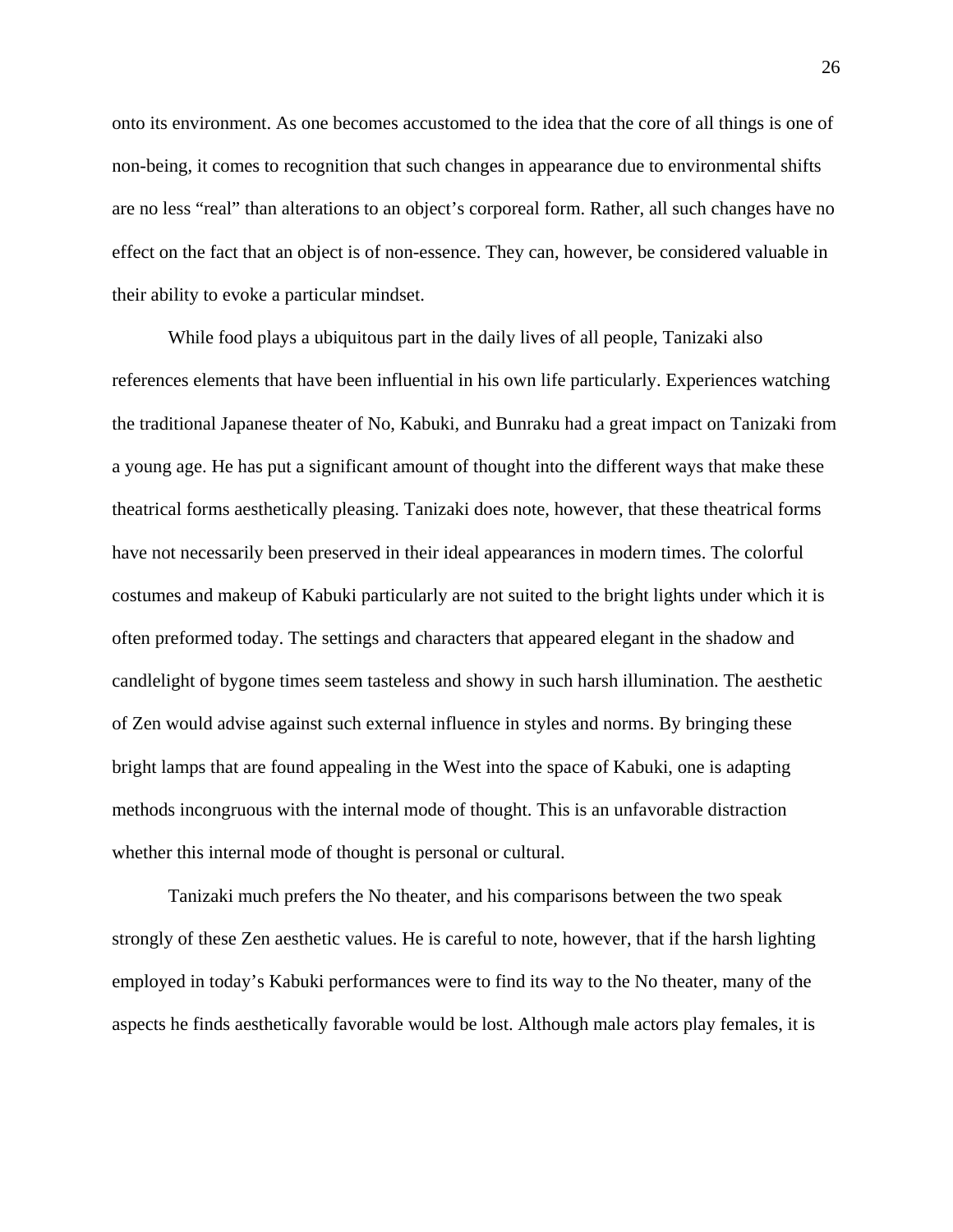not their manner of makeup or dress that leads their characters to be believable. It is their own ordinary beauty, enhanced by the circumstances of the shadowed stage.

 Tanizaki goes on to claim that even the Bunraku theater, in which characters are played by puppets, has a greater air of realism than the harshly lit Kabuki stage. How could puppets appear more believable as humans than actual people under any circumstance? The dichotomy between light and shadow is again at play here. In the shadow space the false distinctions of identity are dissolved, while under the bright light these distinctions take on all the more importance. In the bright space identity takes center stage, while in the shadows similarities have a greater significance. On the stage of dimness, man, woman, even the suggestion of a human made by way of a puppet all are revealed to be of the same nature and thus become interchangeable.

 The pull Tanizaki felt from the traditional Japanese theater perhaps stems from his nostalgia for the Japan of bygone times, free from the glaring light of Western influence. He saw the theater as "a distinct world of shadows which today can be seen only on the stage; but in the past it could not have been far removed from daily life" (Tanizaki, 26). Although in the past the aesthetics of Japan were defined by the philosophical beliefs of the Japanese particularly, today they are influenced by a myriad of other cultures, all coming from different places spiritually. Such theatrical pieces still performed in the traditional manner, however, largely have adherence to custom rather than progression as their inspiration. Because of this, they retain the spiritual motivations of times past, and for Tanizaki, remain a purer representation of the Japanese aesthetic.

After speaking of the aesthetics of women played by men and puppets, Tanizaki moves on to address the beauty of women themselves, and traditional Japanese notions of feminine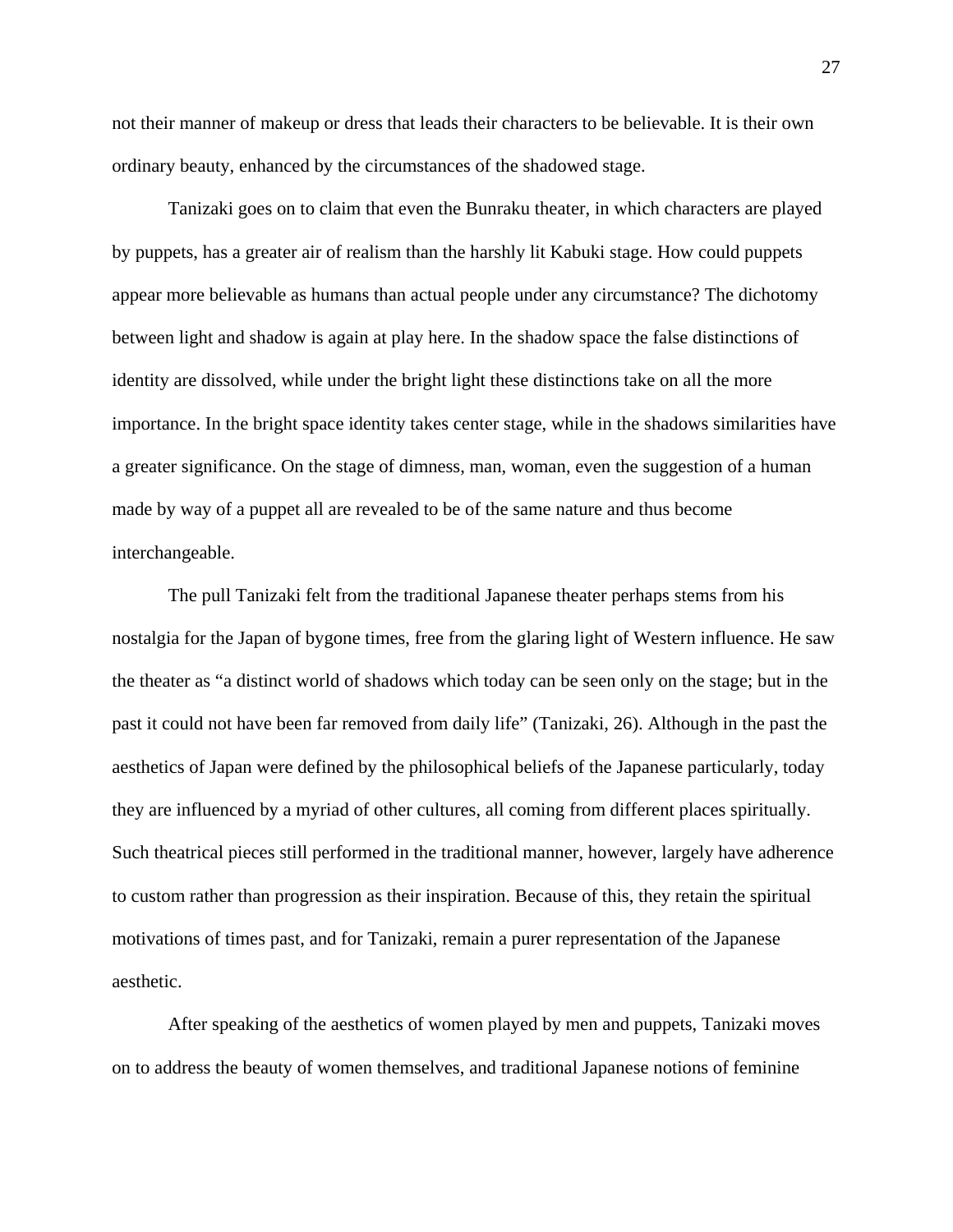allure. The Zen aesthetic idea of nonentity becomes remarkably apparent as an influence on these notions. The fleshier, more physically substantial beauty that Tanizaki claims is appreciated in the West is built to stand up to examination, is constantly revealed under the bright lights of that aesthetic tradition. The beauty of the women of ancient Japan, on the other hand, is derived from the charm of concealment.

 In recalling his own mother, Tanizaki calls to mind the elements found beautiful in Japanese women in the time of his childhood. He speaks of his mother's figure as having "no flesh," as "lacking in substance" (Tanizaki, 29). While the Western woman is prized for her physical essence, the Japanese woman is beautiful for her non-essence. A Japanese woman dressed in a layered kimono is barely present apart from her robes; "their substance is made up of layer upon layer of clothing" (Tanizaki, 29). This comment speaks to the Zen ideal of emptiness. The predications that we pile upon ourselves are like these layers of kimono, and when they are removed we are empty of substance. Our substance consists only of these imposed identities, just as the Japanese woman whose substance consists only of kimono.

#### **CONCLUSIONS**

The cultural milieu that permeates Japan helps to define the aesthetic sense of its people, just as the background of beliefs and traditions in any culture converge to form a distinctive set of aesthetics. Spirituality is one of a myriad of influences that take part in shaping aesthetics in Japan. The philosophy of Zen is one with values that influence perception of the physical world. Indifference towards externally established modes, high esteem towards objects in their natural state, a deference to transience and the passage of time, and the representation of the non-essence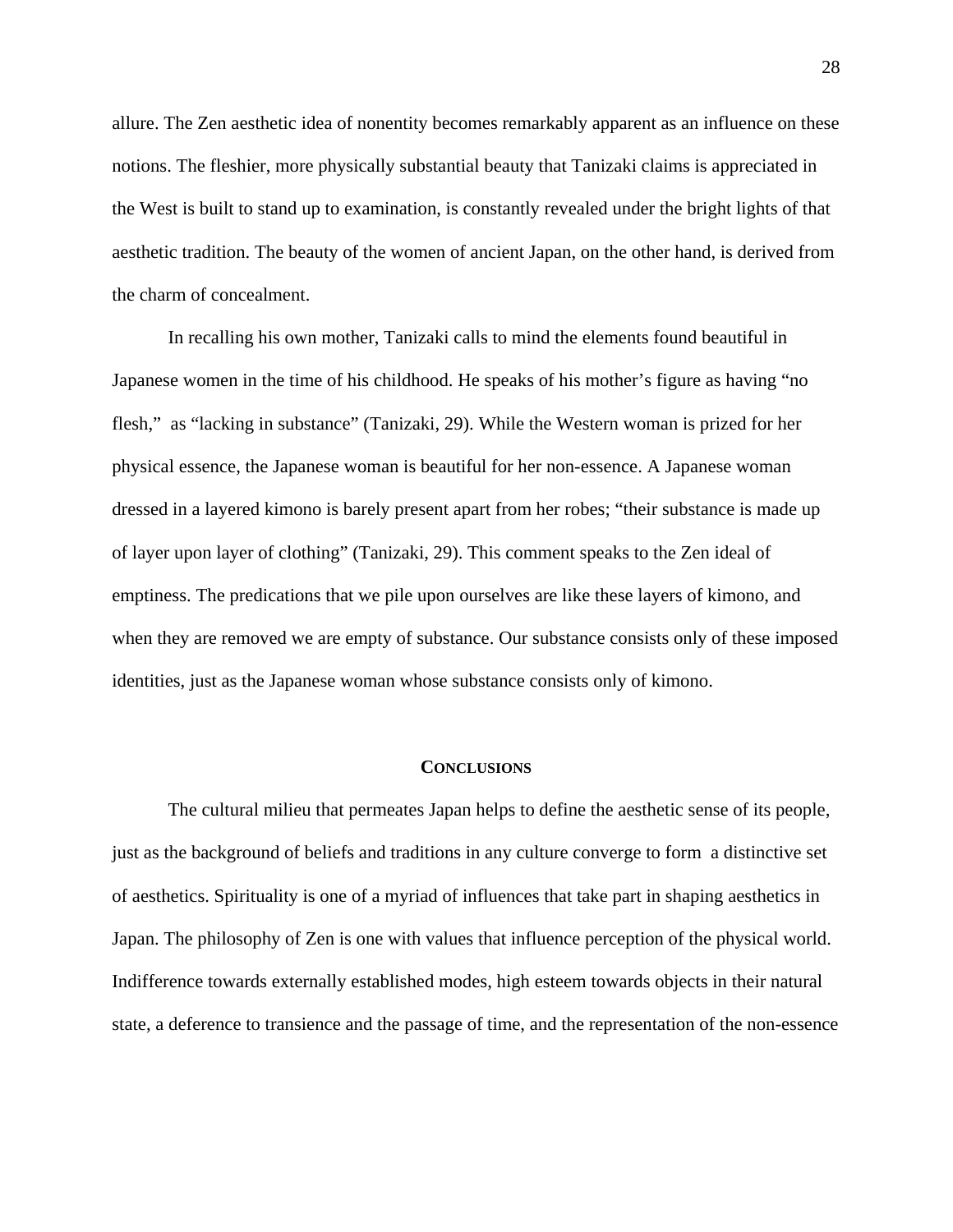nature of existence are all aesthetic ideals born from this Zen mindset. We can see these ideals represented throughout Junichiro Tanizaki's "In Praise of Shadows."

As Tanizaki concludes his piece, he reiterates that the Japanese aesthetic is one of appreciation of the natural state of things, which he compares to the "progressive Westerner [who] is determined always to better his lot" (Tanizaki, 31). In closing, he resigns himself to the passage of time and the Western style technological developments that have taken place in Japan, retaining only a hope that "we may be allowed at least one mansion where we can turn off the electric lights and see what it is like without them" (Tanizaki, 42). While Japan moves forward in the world, away from isolation and into a global future, Tanizaki's hope is that some level of this aesthetic might be retained, if not in daily life than perhaps within art or literature. His own writings create a home for these shadows that, much like the No stage, preserves an aesthetic form that has found itself in a state of flux in the face of time's passing.

 In this way, Tanizaki's narrative makes reference to another increasingly important aspect of the study of aesthetics as it relates to culture. With societies meeting and intermingling in global conversation, external influences on culturally based ideals will only continue to increase. The aesthetics of culture will be transformed by way of these encounters. Tanizaki's nostalgia for a Japan of times past sets him against these transformations, but they are as unavoidable as the changing of the seasons.

 Because of this, Tanizaki's narrative itself presents a paradox when analyzed through the lens of Zen aesthetics. Has Tanizaki's own Japanese aesthetic become an established form from which the true student of Zen must separate in order to reach a sense of truth? Perhaps the time of shadows has come and gone, and Tanizaki would have done well to embrace the transience that leads to these changes in the realm of Japanese aesthetics.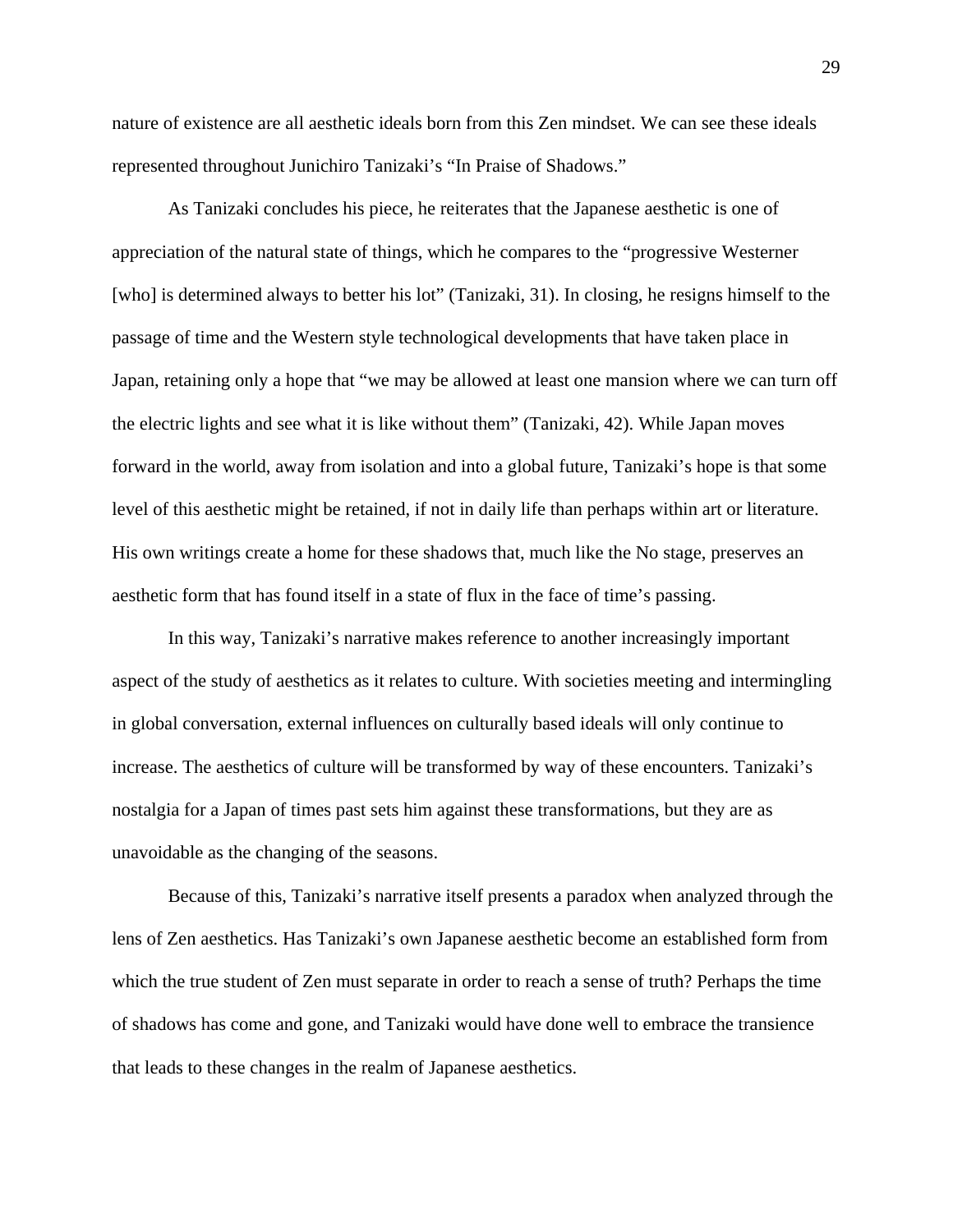Unfortunately for any student attempting to make sense of Zen as it relates to the physical realm, this is an unavoidable paradox. One must accept that the idea of analyzing Zen in this way does go against its tenets to some extent. We cannot confine these principles into our language of identity without dangerously limiting their meanings. As scholars attempting to utilize Zen ideals in our work we must be cautious to emphasize this point, that our language is merely representational, that we must be aware of the reality of phenomena existing apart from our conceptualizations.

 Tanizaki's narrative details the ways in which he sees Japanese aesthetics as distinct, but does not expound upon why these differences exist. Looking beyond the surface of his words, however, I have been able to point out numerous references to the Zen aesthetic throughout the piece. Through an examination of "In Praise of Shadows," it becomes apparent that a measure of the spiritual setting of Japan within which Tanizaki has done his work has held influence upon him. Although myriad elements lead to the development of a cultural aesthetic, it is clear that spiritual background is one important influence.

 "In Praise of Shadows" provides one clear example of a piece in which aesthetics and spirituality intersect and interact. However, there is a great deal more research that could be done in this area. As there are aspects of Tanizaki as a person that make him a unique subject, perhaps to further examine the relation between spirituality and aesthetics in Japan we would do well to explore the works of other authors of varying levels of spiritual or religious awareness. Additionally, the factors discussed throughout this paper show the ways in which Zen is a distinctive example. In order to deepen our understanding of the ways in which a spiritual viewpoint relate to one's method of perceiving aesthetics it would be beneficial to conduct studies that look at other religions, other cultures, and other manifestations of aesthetic ideals.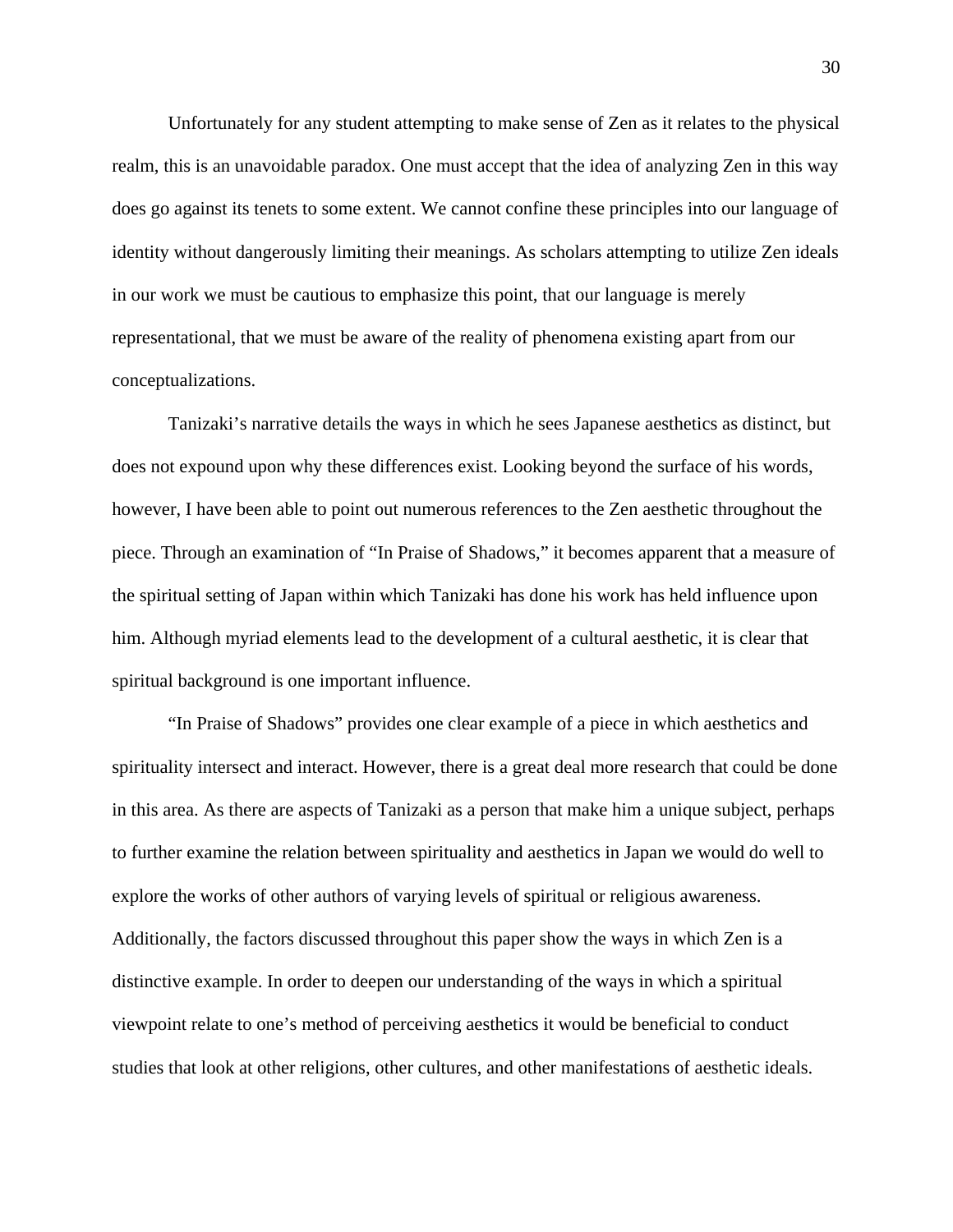### **REFERENCES**

- Brinker, Helmut; Kanazawa, Hiroshi; and Leisinger, Andreas. "Zen Masters of Meditation in Images and Writings." *Artibus Asiae. Supplementum* 40 (1996): 3-384.
- Coleman, Earle Jerome. *Creativity and spirituality: bonds between art and religion*. Albany: State University of New York Press, 1998.
- Cox, Rupert A. *The Zen arts: an anthropological study of the culture of aesthetic form in Japan*. London; New York: RoutledgeCurzon in association with the Royal Asiatic Society of Great Britain and Ireland, 2003.
- Dunn, Michael. *Traditional Japanese design: five tastes*. New York: Harry N. Abrams, 2001. Fowler, Edward. "Tanizaki's Sentimental Education." *Monumenta Nipponica* 35, no. 4 (1980): 479-483.
- Fowler, Merv. *Zen Buddhism: Beliefs and Practices*. Portland, Or: Sussex Academic Press, 2005.
- Gessel, Van C. *Three Modern Novelists: Soseki, Tanizaki, Kawabata*. Tokyo: Kodansha International, 1993.
- Juniper, Andrew. *Wabi Sabi: the Japanese art of impermanence.* Boston: Tuttle Pub., 2003.
- Kalupahana, David J. *A History of Buddhist Philosophy: Continuities and Discontinuities*. Honolulu: University of Hawai'i Press, 1992.
- Kirk, James. "Attitude toward nature in Zen Buddhism," *The Iliff Review*, Vol. 32 (1975), pp. 23-27.
- LaFleur, William R. *The Karma of Words: Buddhism and the Literary Arts in Medieval Japan*. Berkley: University of California Press, 1983.

Pollack, David. *Reading Against Culture: Ideology and Narrative in the Japanese Novel*.